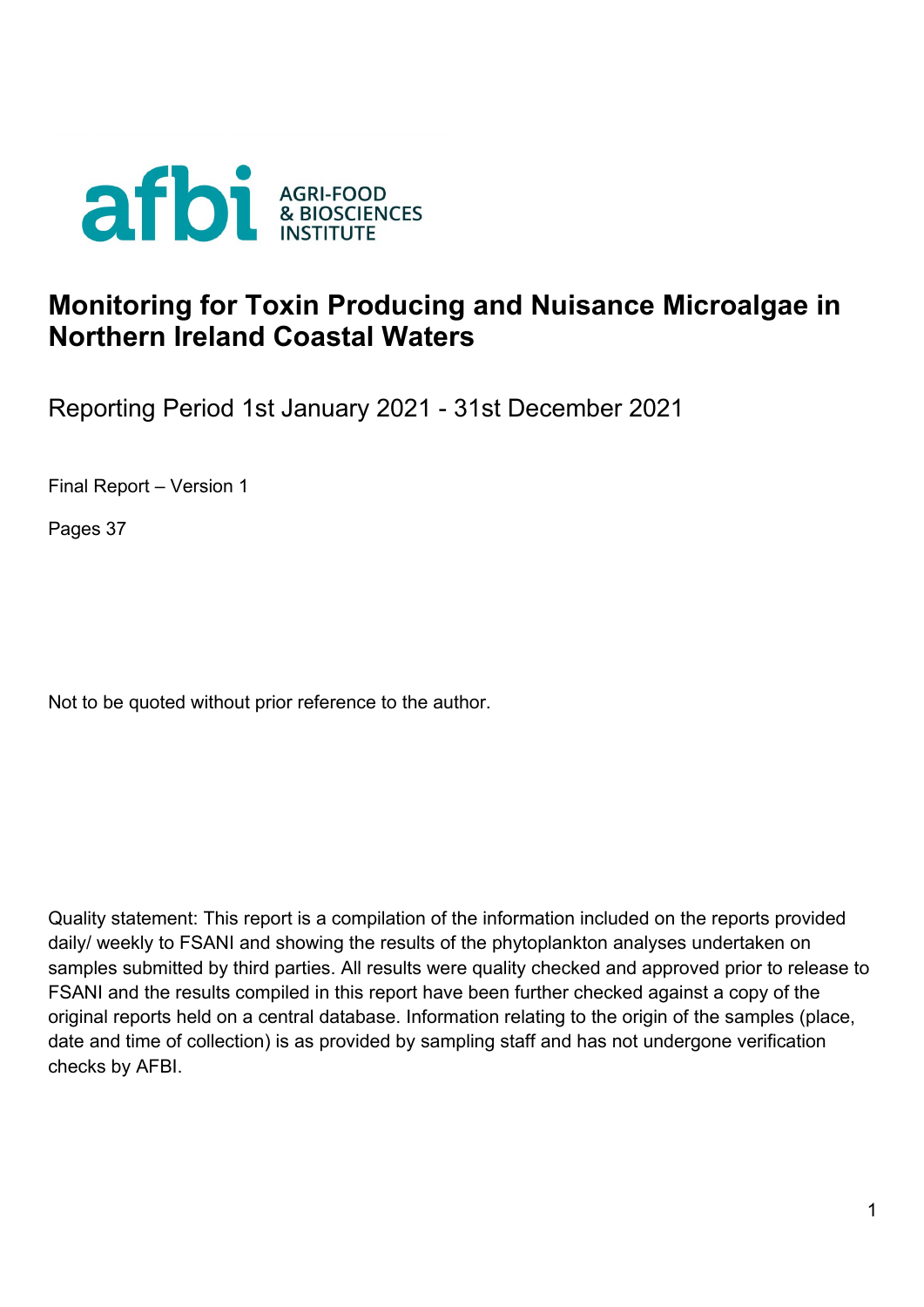# **Contents**

| Shellfish production waters: reporting period: 1st January 2021- 31st December 20213 |  |
|--------------------------------------------------------------------------------------|--|
|                                                                                      |  |
|                                                                                      |  |
|                                                                                      |  |
|                                                                                      |  |
|                                                                                      |  |
|                                                                                      |  |
|                                                                                      |  |
|                                                                                      |  |
|                                                                                      |  |
|                                                                                      |  |
|                                                                                      |  |
|                                                                                      |  |
|                                                                                      |  |
|                                                                                      |  |
|                                                                                      |  |
|                                                                                      |  |
|                                                                                      |  |
|                                                                                      |  |
|                                                                                      |  |
|                                                                                      |  |
|                                                                                      |  |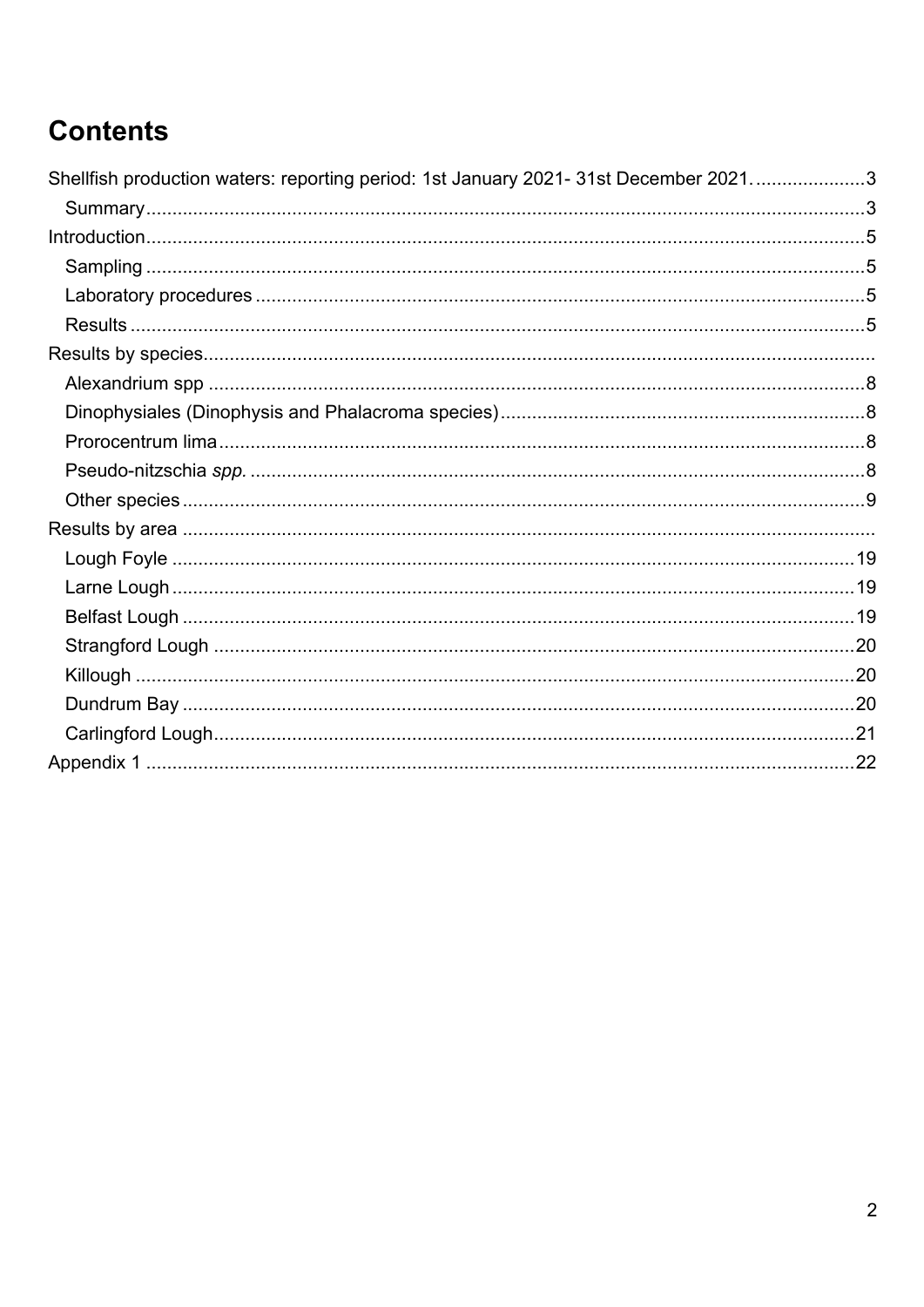## <span id="page-2-0"></span>**Shellfish production waters: reporting period: 1st January 2021- 31st December 2021.**

## <span id="page-2-1"></span>**Summary**

During the period of this report a total of 396 water samples were received and reported to the customer (Food Standards Agency Northern Ireland (FSANI). Performance indicators set by the customer were met with 100% of samples reported within the stipulated time frame. As well as the four main target phytoplankton groups (*Alexandrium* spp., Dinophysiales (genera *Dinophysis* and *Phalacroma*), *Prorocentrum lima* and *Pseudo-nitzschia* spp. the samples collected during 2021 also contained three other target species; *Prorocentrum cordatum*, *Karenia mikimotoi* and *Phaeocystis* spp.

Cells of the genus *Alexandrium*, a potential producer of PST's (Paralytic Shellfish Toxins), were recorded in 2 of the 7 areas monitored and were present in 2.8 % of samples analysed. The trigger level for *Alexandrium* spp. (≥ 40 cells L-1) was breached on 8 occasions. Cells of *Alexandrium* spp. were recorded in all 4 Belfast sites from mid-July to mid-August with a peak cell abundance of 820 cells  $L^{-1}$  recorded in a water sample from the B1-AFFNI 55 site on 26<sup>th</sup> July. Toxins were detected in mussels from the lough during this period, however, these were below the regulatory level.

No official control shellfish flesh samples tested during the year contained levels above the regulatory value of 800µg STX/ Kg.

Monitored target species responsible for the production of lipophilic toxins includes some members of the taxonomic order Dinophysiales as well as *Prorocentrum lima*. Target species belonging to the Order Dinophysiales were recorded in five of the seven monitored areas, the exceptions being Lough Foyle and Dundrum Bay. Overall they were recorded present in 11.6% of the samples analysed in 2021. This ranged from their absence in Dundrum Bay and Lough Foyle samples to 23.2% of Belfast samples. The trigger level of  $\geq$  100 cells L<sup>-1</sup> was breached on 15 occasions. A maximum cell abundance of 660 cells  $L^{-1}$  was recorded on 6<sup>th</sup> September in a water sample taken from site B12 AFFNI 54 in Belfast Lough. *Prorocentrum lima* was recorded twice in 2021. On both these occasions samples were from the S2-AFFNI 42 site in Strangford Lough with a maximum abundance of 60 cells  $L^{-1}$  recorded on 22<sup>nd</sup> June.

No official control samples tested during 2021 contained lipophilic toxins above the set regulatory limit. More details can be found in the AFBI Biotoxin Report for 2021.

The cosmopolitan diatom genus *Pseudo-nitzschia* contains species which have the potential to produce domoic acid. Cells of the genus were present in all 7 monitored areas and in 48% of all samples tested. Their presence ranged from 23.3% of Lough Foyle water samples to 65.7% of samples tested from Belfast Lough. A maximum abundance of 494,400 L<sup>-1</sup> was recorded on 26th April in a sample taken from the PA3-Wild fishery site in Lough Foyle.

No official control samples from the Biotoxin Monitoring Programme contained domoic acid above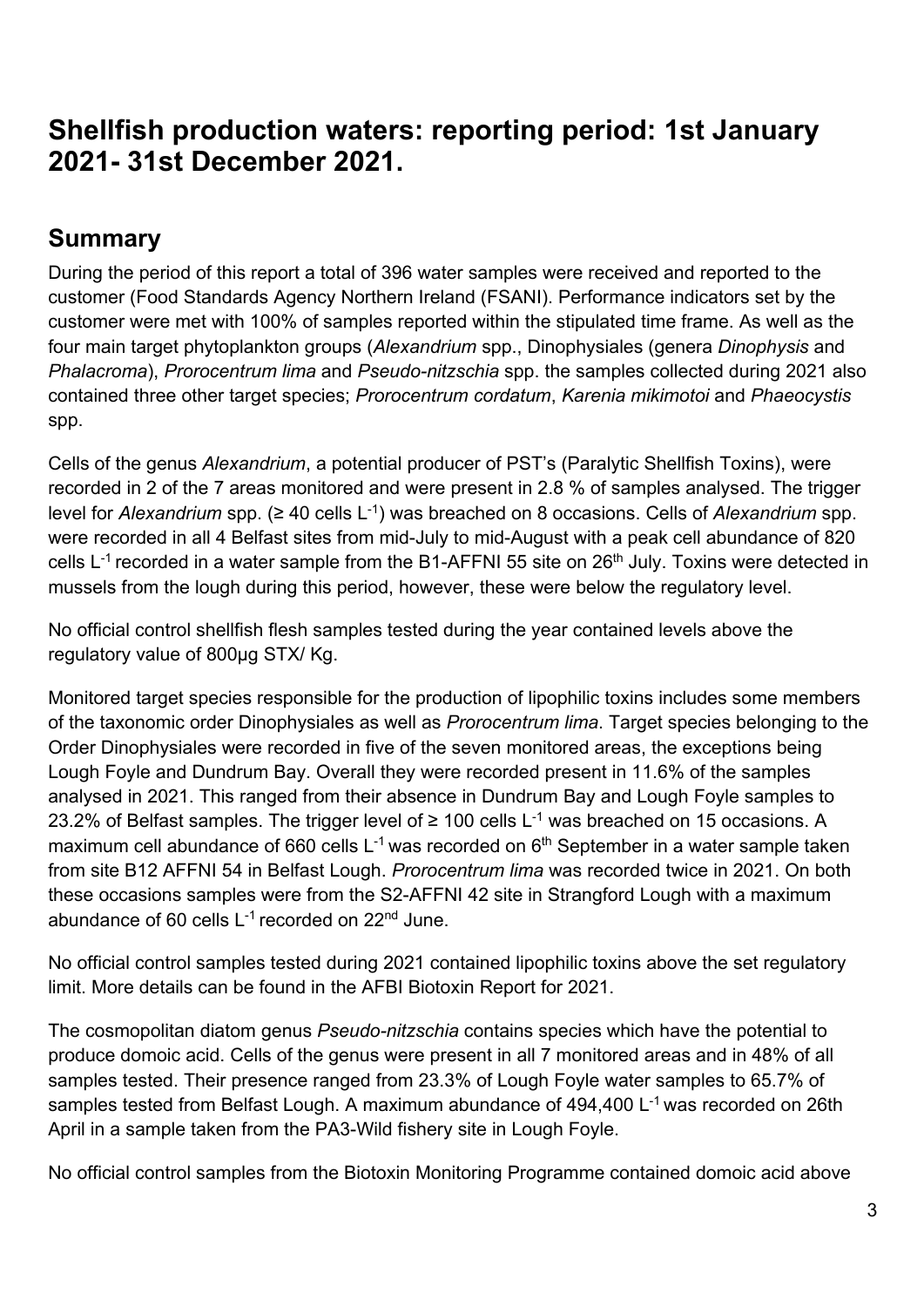the regulatory level of 20 µg/g.

Three other target species were identified in water samples taken as part of the Official Control Programme during 2021. *Prorocentrum cordatum* was recorded in four samples during the year. All were from Belfast Lough sites sampled on the 9<sup>th</sup> August. A maximum cell abundance of 340 cells L<sup>-</sup>  $1$  was recorded on this date in the water sample from B3 AFFNI 50. The ichthyotoxic dinoflagellate, *Karenia mikimotoi* was recorded on three occasions with all three present at the limit of detection (20 cells  $L^{-1}$ ). The 3 occasions were 19<sup>th</sup> April (B12 AFFNI 54), 13<sup>th</sup> July (B20-AFFNI 53) and 4<sup>th</sup> August (K1-AFFNI 18). *Phaeocystis* sp. was recorded once in 2021 when 1500 cells L-1 were recorded in the water sample taken from B3 AFFNI 50 on 9<sup>th</sup> August.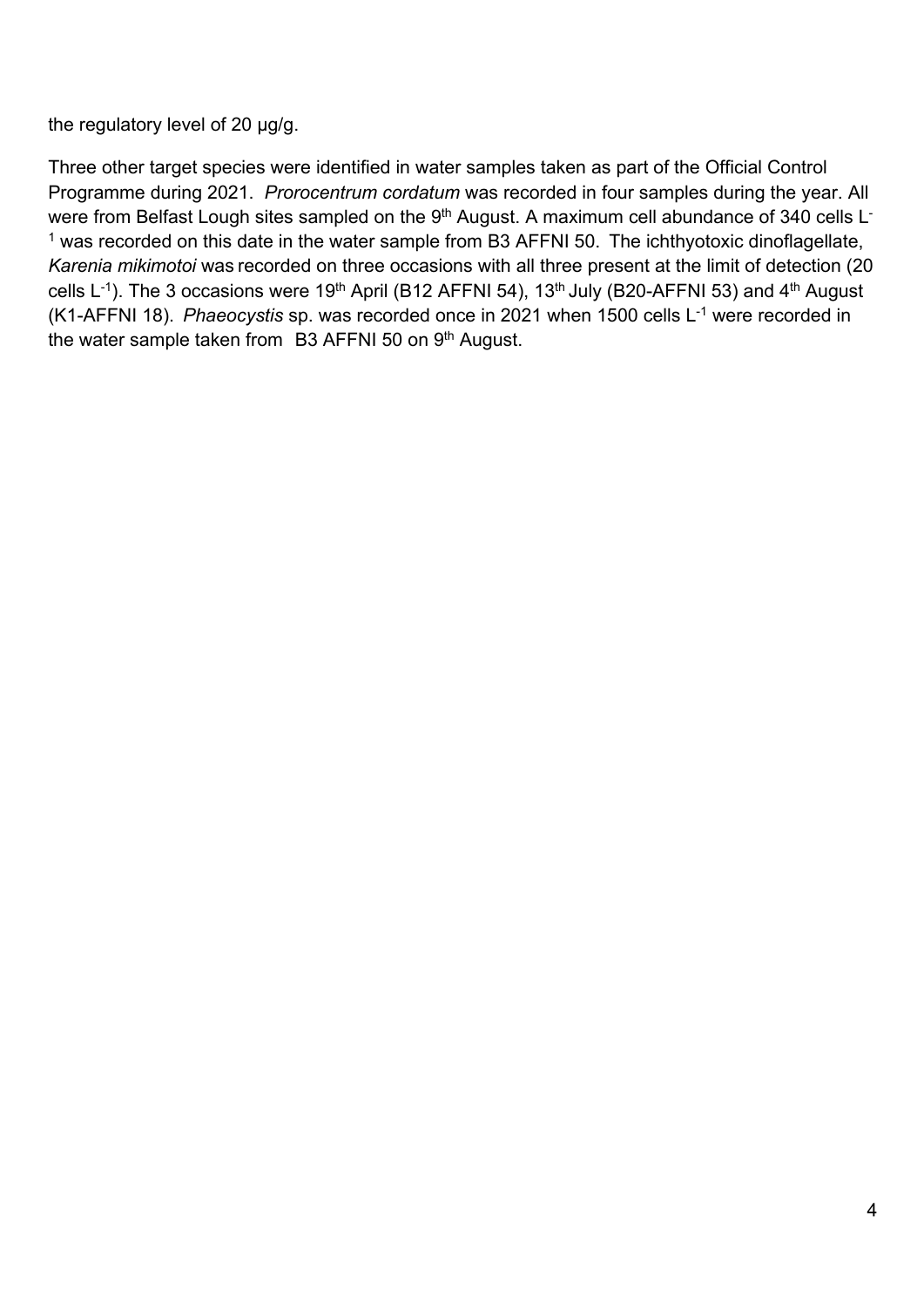# <span id="page-4-0"></span>**Introduction**

Fisheries and Aquatic Ecosystems Branch of the Agri-Food and Biosciences Institute (AFBI) deliver the Official Control Phytoplankton Monitoring Programme for Northern Ireland on behalf of the competent authority, the Food Standards Agency (FSANI). A monitoring programme has been in place since mid-1993. This report presents the phytoplankton programme results for the period 1<sup>st</sup> January 2021-31<sup>st</sup> December 2021.

A total of 396 water samples were received and reported in 2021. Samples were examined by light microscopy and results reported within 3 working days of sample receipt.

Water samples were obtained from all the classified shellfish production areas in Northern Ireland which included five sea loughs as well as Dundrum Bay and Killough Harbour (Table 1 and Figure 1). Samples were screened for the presence of the toxin producing and nuisance microalgae listed in Table 2.

## <span id="page-4-1"></span>**Sampling**

FSANI are responsible for the logistics of the water sampling programme including delivery to the laboratory by designated sampling officers. Sampling officers were asked to take water samples as close to high tide as possible and to deliver these to AFBI for analysis as soon as possible, following the sampling and transport protocol issued by FSANI. Sampling was generally carried out on a fortnightly basis after the FSANI risk based approach to sampling frequency was implemented.

## <span id="page-4-2"></span>**Laboratory procedures**

Once received in the laboratory each preserved sample was given a unique identifying code and sample details were entered into the laboratory log book. A 50 ml subsample was then taken from each water sample and left to settle overnight in a sedimentation (Utermöhl) chamber (limit of detection of 20 cells  $L^{-1}$ ). Samples were examined the next day using an inverted microscope. Each sample was screened for the target phytoplankton listed in Table 2 and the results reported to FSANI the same day. These procedures are based on those of the UK National Reference Laboratory (UKNRL). AFBI have maintained ISO17025 accreditation for the test method since 2012.

## <span id="page-4-3"></span>**Results**

The occurrence (as a percentage) and maximum abundance (in cells per litre) for the four most important taxon groups are reported by individual shellfish site (Table 3) and coastal area (Table 4). Positive results for *Alexandrium* spp., Dinophysiales, *Prorocentrum lima* and *Pseudo-nitzschia* spp. are reported in tabular form in Appendix 1.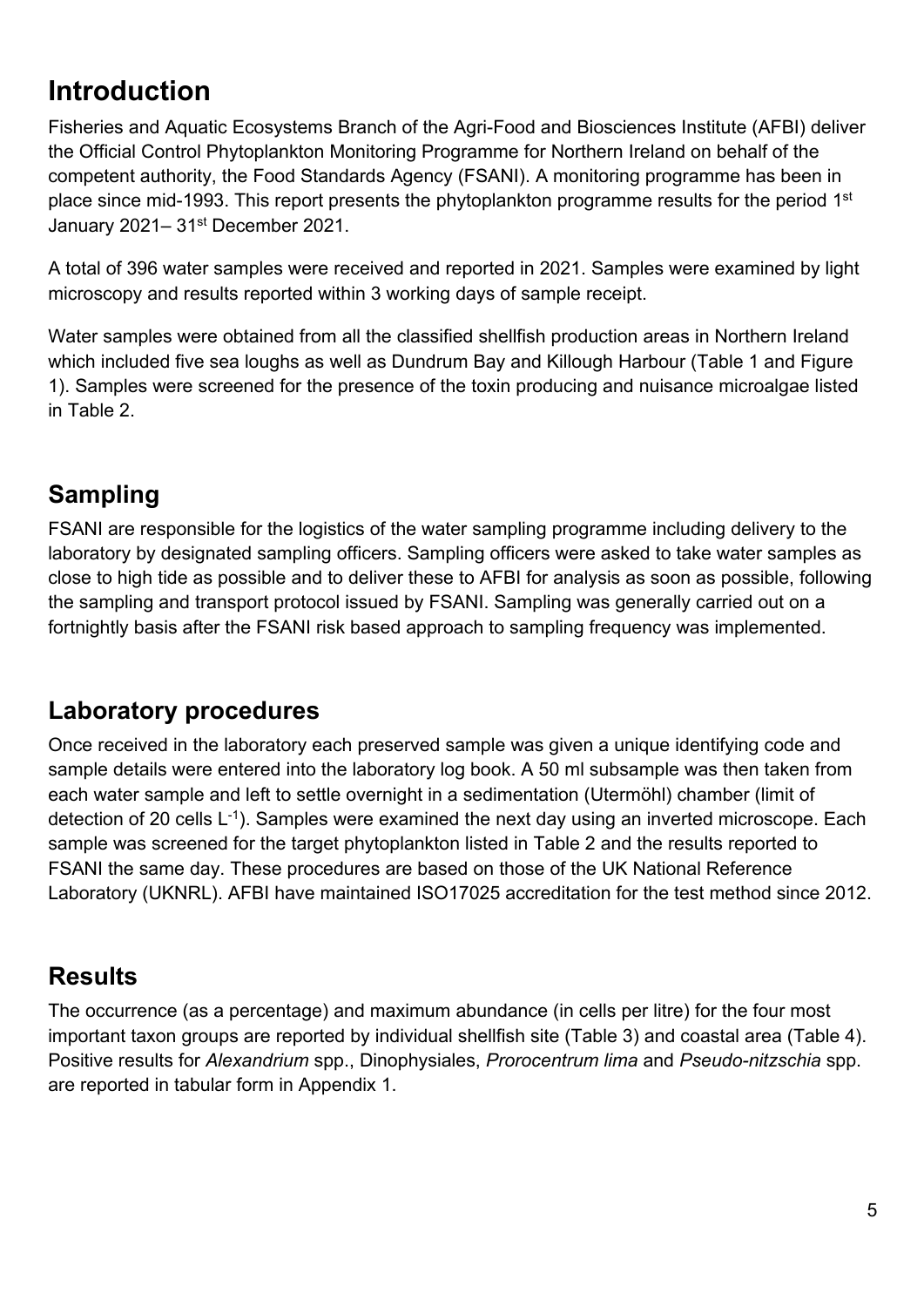**Table 1. Shellfish production areas monitored for the presence of toxin producing and nuisance microalgae in water in 2021.**

| <b>Coastal area</b>     | Site identification reference (SIR) |
|-------------------------|-------------------------------------|
|                         |                                     |
| Lough Foyle             | PA3-Wild fishery                    |
| Lough Foyle             | PA4-Wild fishery                    |
| Larne Lough             | L3-AFFNI 88                         |
| Belfast Lough           | B1-AFFNI 55                         |
| Belfast Lough           | B3-AFFNI 50                         |
| Belfast Lough           | <b>B12-AFFNI 54</b>                 |
| <b>Belfast Lough</b>    | <b>B20-AFFNI 53</b>                 |
| <b>Strangford Lough</b> | S2-AFFNI 42                         |
| <b>Strangford Lough</b> | S7-AFFNI 76                         |
| Killough                | K1-AFFNI 18                         |
| Dundrum Bay             | DB1-AFFNI 95A                       |
| Carlingford Lough       | C1-AFFNI 27                         |
| Carlingford Lough       | C7-AFFNI 73                         |
| Carlingford Lough       | C9-AFFNI 39                         |
| Carlingford Lough       | <b>C11-AFFNI 84</b>                 |
| Carlingford Lough       | NW-Wild fishery                     |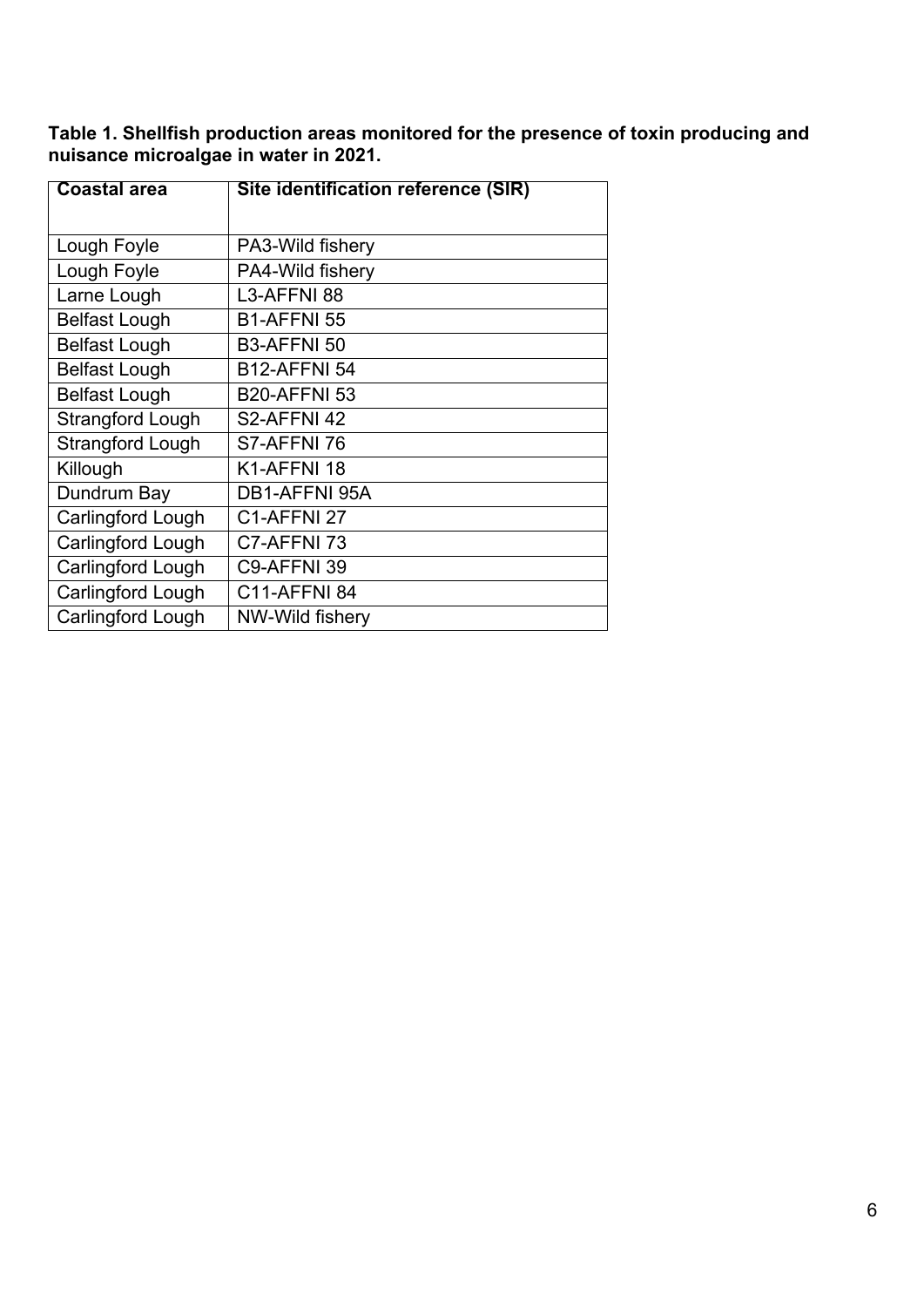

### **Table 2 – Monitored phytoplankton species.**

| <b>Species</b>                                                         | Toxin                            | Threshold value                         |
|------------------------------------------------------------------------|----------------------------------|-----------------------------------------|
| Alexandrium spp.                                                       | Paralytic Shellfish Toxin (PST)  | $40$ cells $\mathsf{L}^{\text{-1}}$     |
| Dinophysis acuminata                                                   | Diarrhetic Shellfish Toxin (DST) | 100 cells $\mathsf{L}^{\text{-1}}$      |
| Dinophysis acuta                                                       | <b>DST</b>                       | 100 cells $L^{-1}$                      |
| Dinophysis norvegica                                                   | DST                              | 100 cells $\mathsf{L}^{\text{-1}}$      |
| Phalacroma rotundatum<br>(previously known as<br>Dinophysis rotundata) | DST                              | 100 cells $\mathsf{L}^{\text{-1}}$      |
| Dinophysis spp.                                                        | DST                              | 100 cells $\mathsf{L}^{\text{-1}}$      |
| Prorocentrum lima                                                      | DST                              | 100 cells $\mathsf{L}^{\text{-1}}$      |
| Lingulodinium polyedra                                                 | Yessotoxin (YTX)                 | <b>None</b>                             |
| Protoceratium reticulatum                                              | YTX                              | None                                    |
| <i>Pseudo-nitzschia</i> spp.                                           | Amnesic Shellfish Toxin (AST)    | $150,000$ cells $\mathsf{L}^\mathsf{T}$ |
| Prorocentrum cordatum                                                  | <b>Hepatotoxins</b>              | None                                    |
| Karenia mikimotoi                                                      | Toxic to fish (TTF)              | <b>None</b>                             |
| Noctiluca scintillans                                                  | TTF                              | None                                    |
| Phaeocystis spp.                                                       | Not known                        | <b>None</b>                             |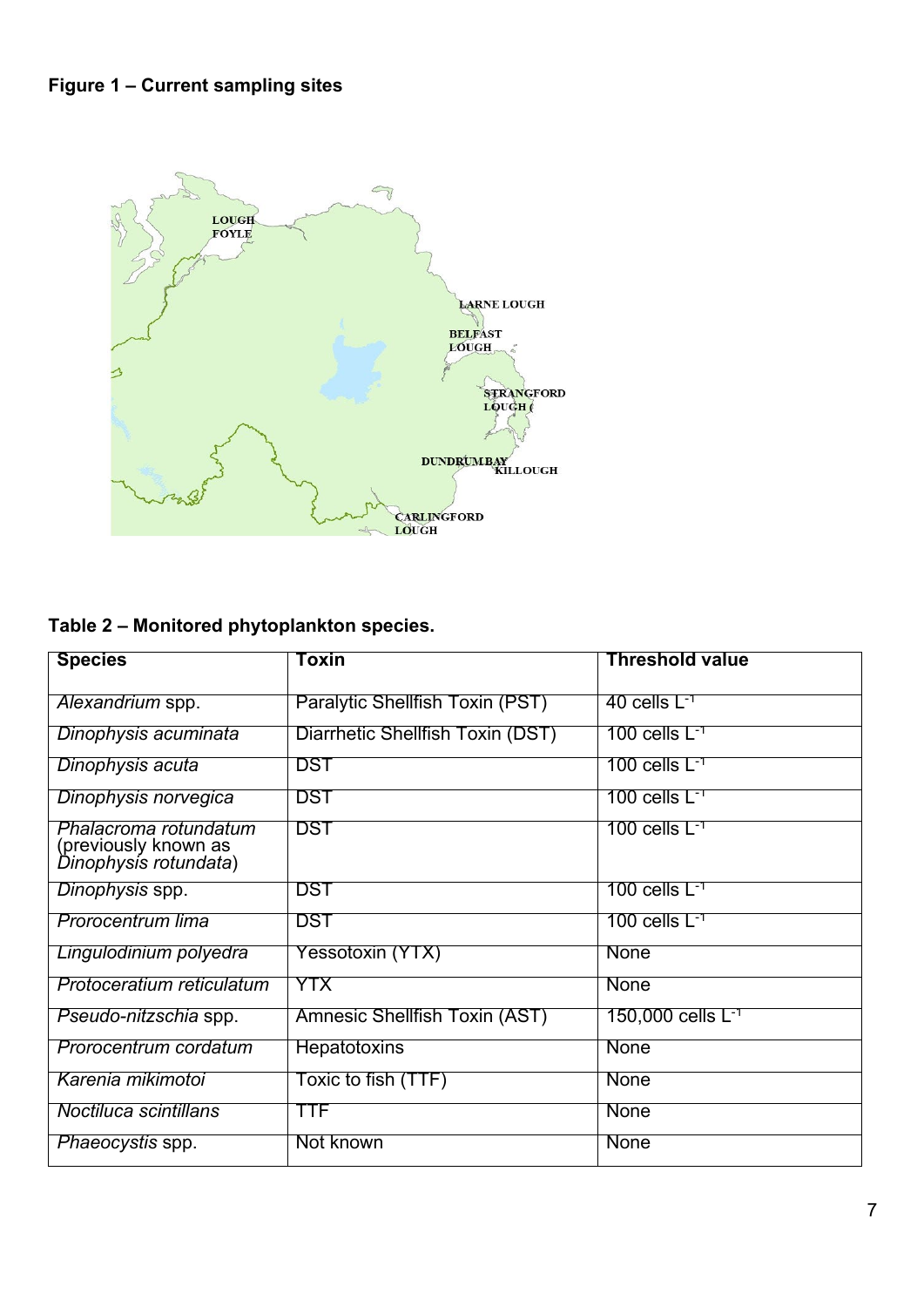# <span id="page-7-1"></span><span id="page-7-0"></span>**Results by species** *Alexandrium* **spp**.

Cells of the potential paralytic shellfish toxin producer *Alexandrium* spp. were recorded in 2 of the 7 coastal areas monitored, namely Belfast Lough and Carlingford Lough (Figure 2A). *Alexandrium* spp. were present in 11 of the 396 samples (2.8%) tested during 2021. The majority of these were from Belfast Lough in July and August (10 samples). A peak cell abundance of 820 cells  $L^{-1}$  was recorded on 26<sup>th</sup> July in a sample taken from the B1-AFFNI 55 site (Table 5). PST's were detected in shellfish during this period, however, levels were below the set action level.

No Paralytic Shellfish Toxins (PST's) above the regulatory level were detected in shellfish tested as part of the Official Control Monitoring Programme during 2021.

## <span id="page-7-2"></span>**Dinophysiales (***Dinophysis* **species and** *Phalacroma rotundatum***)**

Cells of the target Dinophysiales (Table 2) were present in 5 of the 7 coastal areas monitored, the exceptions being Lough Foyle and Dundrum Bay (Figure 2B). In 2021 they were recorded in 11.6% of all samples tested, a slight increase on the 2020 figure of 8.3% of samples received but still greatly reduced from the 21.7% recorded in 2019. Their maximum cell abundance in 2021 was 660 cells  $L^{-1}$  in a water sample taken from Belfast Lough (B12-AFFNI 54) on  $6<sup>th</sup>$  September (Figure 3B and Table 7). The majority of samples analysed contained cells of *Dinophysis acuminata*, the most common of the *Dinophysis* species recorded in Northern Ireland waters.

No lipophilic toxins above the regulatory limit were recorded in shellfish tested as part of the Official Control Programme. More detailed information can be found in the AFBI Biotoxin report.

## <span id="page-7-3"></span>*Prorocentrum lima*

The dinoflagellate *Prorocentrum lima* was recorded in two (0.5%) of the samples tested in 2021. A peak cell abundance of 60 cells L<sup>-1</sup> was recorded on 22<sup>nd</sup> June in a sample tested from S2-AFFNI 42 (Figure 3C and Table 6). This agrees with the historical pattern of its low abundance across all Northern Ireland monitoring sites (Figure 4C).

## <span id="page-7-4"></span>*Pseudo-nitzschia* **spp.**

*Pseudo-nitzschia* is a diatom genus frequently recorded in Northern Ireland coastal waters (Figure 4D). All monitored areas contained cells of this species ranging from 23.3% of Lough Foyle samples to 65.7 % of Belfast samples (Table 4 and Figure 2D). One sample breached the threshold value of 150,000 cells  $L^{-1}$ . This sample was taken from the PA3 Wild fishery site in Lough Foyle on 26<sup>th</sup> April and was composed mainly of cells from the *Pseudo-nitzschia delicatissima* complex (cells ≤ 3µm in width). Toxin producing species from the 'delicatissima' complex generally have a lower toxin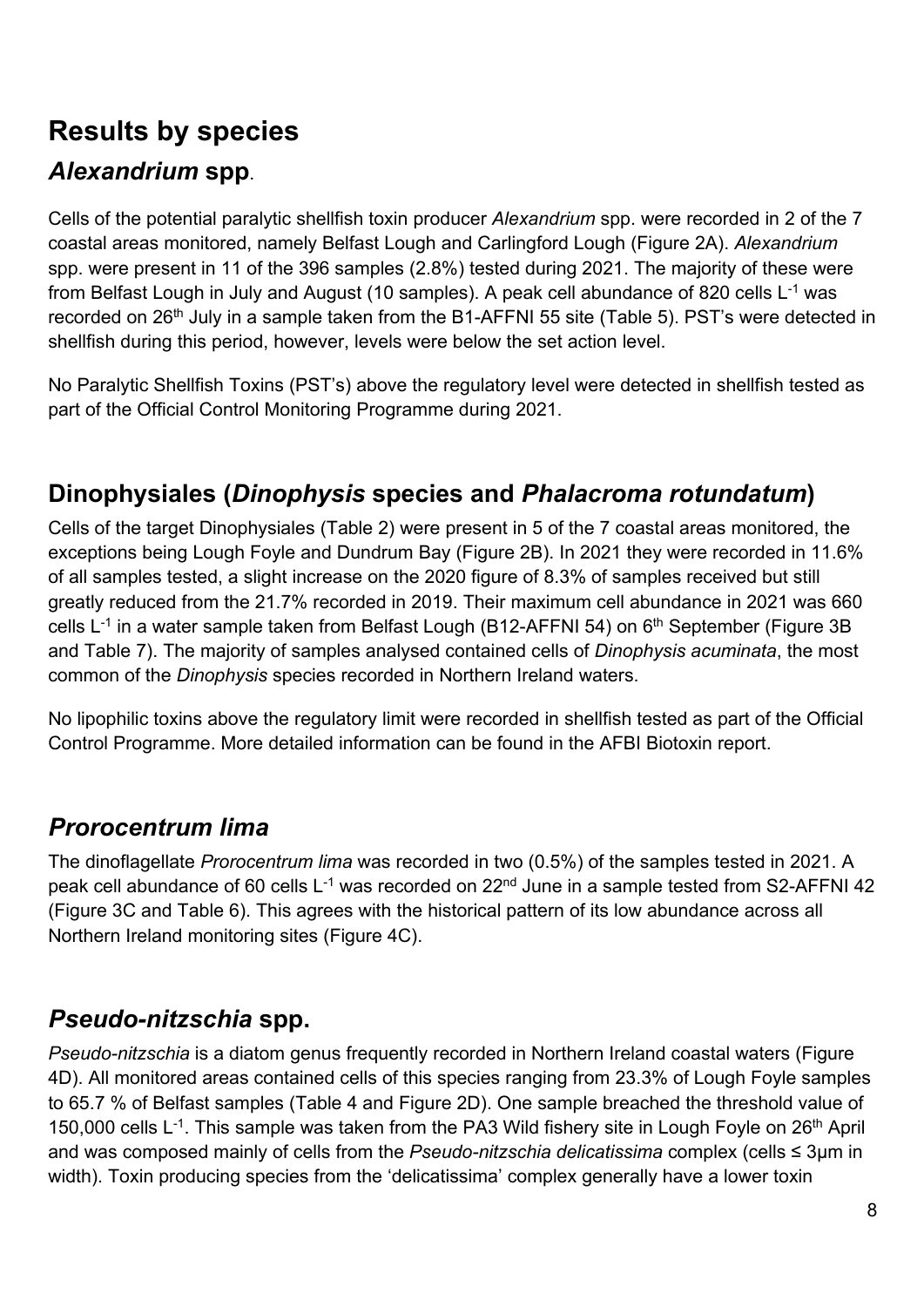quotient per cell than toxin producers from the *Pseudo-nitzschia seriata* complex (˃ 3µm in width). No toxicity in shellfish was associated with this event.

No shellfish samples, tested as part of the 2021 Official Control Programme, contained domoic acid above the EU regulatory limit.

## <span id="page-8-0"></span>**Other species**

Three other target species were identified in water samples taken as part of the Official Control Programme during 2021. *Prorocentrum cordatum* was recorded in four samples during the year. All were from Belfast Lough sites sampled on the 9<sup>th</sup> August. A maximum cell abundance of 340 cells L<sup>-</sup>  $1$  was recorded on this date in the water sample from B3 AFFNI 50. The ichthyotoxic dinoflagellate, *Karenia mikimotoi* was recorded on three occasions with all three at the limit of detection of the test (20 cells  $L^{-1}$ ). The 3 occasions were 19<sup>th</sup> April (B12 AFFNI 54), 13<sup>th</sup> July (B20-AFFNI 53) and 4<sup>th</sup> August (K1-AFFNI 18). *Phaeocystis* sp. was recorded once in 2021 when 1500 cells L-1 were recorded in the water sample taken from B3 AFFNI 50 on 9th August.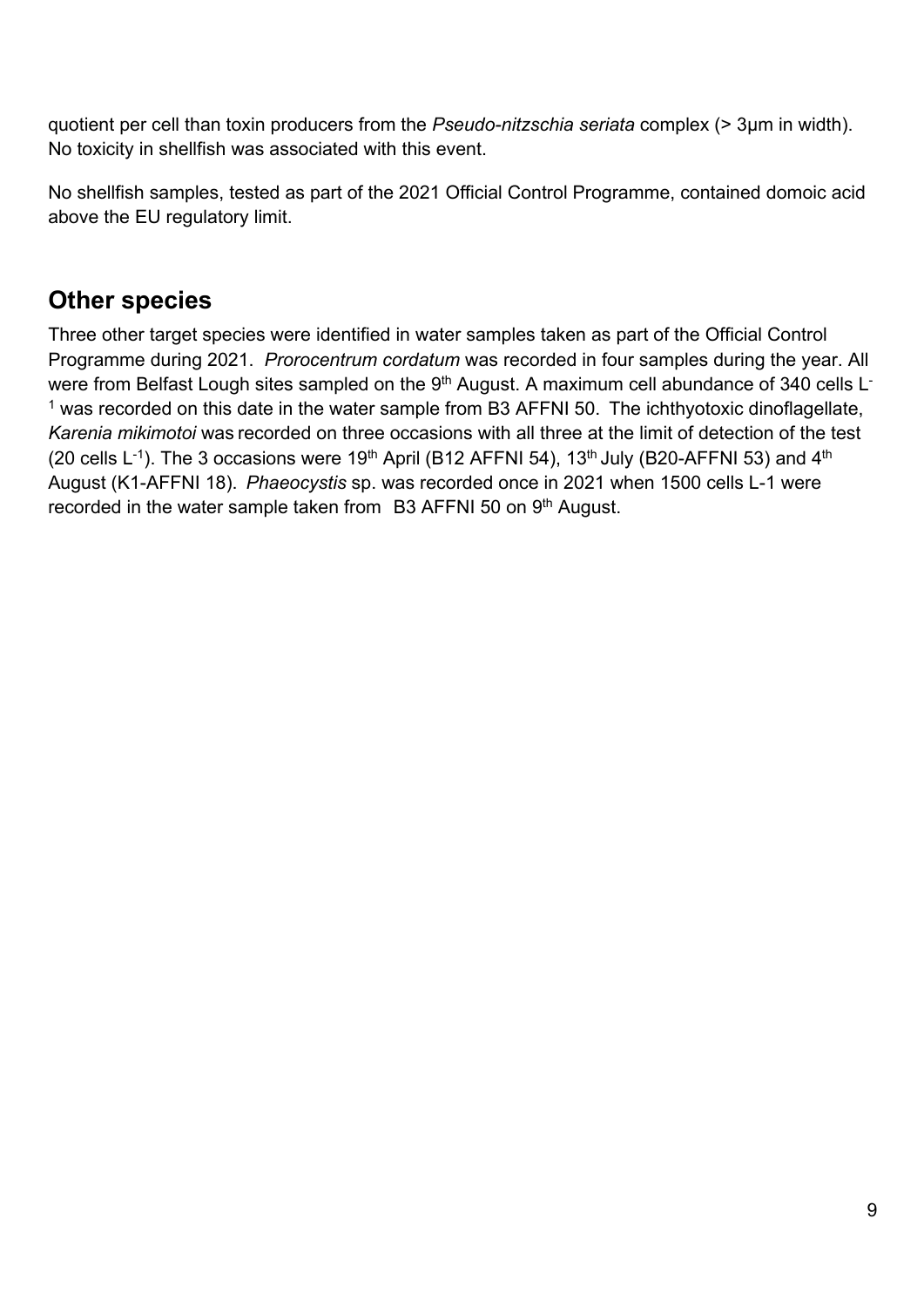**Table 3. The total number of samples collected, their occurrence (presence of cells in sample as a percentage of the total number of samples analysed) and maximum abundance (cells L-1) from each site in 2021.**

| Sampling site              | No. of<br>samples<br>received | No. of<br>samples<br>rejected | Alexandrium<br>spp.<br>occurrence | Alexandrium<br>spp.* max<br>abundance | <b>Dinophysis</b><br>spp.*<br>occurrence | <b>Dinophysis</b><br>spp. max<br>abundance | P.lima<br>occurrence | P.lima max<br>abundance | Pseudo-<br>nitzschia<br>spp. | Pseudo-<br>nitzschia<br>spp. max |
|----------------------------|-------------------------------|-------------------------------|-----------------------------------|---------------------------------------|------------------------------------------|--------------------------------------------|----------------------|-------------------------|------------------------------|----------------------------------|
|                            |                               |                               |                                   |                                       |                                          |                                            |                      |                         | occurrence                   | abundance                        |
| <b>Lough Foyle</b>         |                               |                               |                                   |                                       |                                          |                                            |                      |                         |                              |                                  |
| PA3-Wild<br>fishery        | 15                            | $\mathbf 0$                   | $\overline{0}$                    | $\overline{0}$                        | $\mathbf 0$                              | $\mathbf 0$                                | $\overline{0}$       | $\overline{0}$          | 26.7                         | 494,400                          |
| PA4-Wild<br>fishery        | 15                            | $\mathbf 0$                   | $\mathbf 0$                       | $\overline{0}$                        | $\mathbf 0$                              | $\mathbf 0$                                | $\overline{0}$       | $\mathbf 0$             | 20                           | 3,400                            |
| Larne Lough                |                               |                               |                                   |                                       |                                          |                                            |                      |                         |                              |                                  |
| L3-AFFNI 88                | 23                            | $\mathbf 0$                   | $\overline{0}$                    | $\overline{0}$                        | 4.4                                      | 20                                         | $\overline{0}$       | $\mathbf 0$             | 52.2                         | 1,220                            |
| <b>Belfast</b><br>Lough    |                               |                               |                                   |                                       |                                          |                                            |                      |                         |                              |                                  |
| B1-AFFNI 55                | 27                            | $\mathbf 0$                   | 11.1                              | 820                                   | 25.9                                     | 400                                        | $\overline{0}$       | $\mathbf 0$             | 74                           | 21,600                           |
| B3-AFFNI 50                | 27                            | $\mathbf 0$                   | 11.1                              | 680                                   | 25.9                                     | 640                                        | $\overline{0}$       | $\mathbf 0$             | 63                           | 22,160                           |
| B12-AFFNI<br>54            | 27                            | $\overline{0}$                | 11.1                              | 500                                   | 25.9                                     | 660                                        | $\mathbf 0$          | $\overline{0}$          | 70.4                         | 16,880                           |
| <b>B20-AFFNI</b><br>53     | $\overline{27}$               | $\mathbf 0$                   | $\overline{3.7}$                  | 20                                    | 14.8                                     | 240                                        | $\overline{0}$       | $\overline{0}$          | 55.6                         | 16,600                           |
| <b>Strangford</b><br>Lough |                               |                               |                                   |                                       |                                          |                                            |                      |                         |                              |                                  |
| S2-AFFNI 42                | 26                            | $\overline{0}$                | $\Omega$                          | $\overline{0}$                        | 7.7                                      | 40                                         | 7.7                  | 60                      | 50                           | 47,720                           |
| S7-AFFNI 76                | $\overline{25}$               | $\overline{0}$                | $\Omega$                          | $\Omega$                              | $\overline{3.9}$                         | $\overline{20}$                            | $\Omega$             | $\overline{0}$          | 52                           | 1,420                            |
| Killough                   |                               |                               |                                   |                                       |                                          |                                            |                      |                         |                              |                                  |
| K1-AFFNI 18                | 27                            | $\mathbf 0$                   | $\overline{0}$                    | $\overline{0}$                        | 14.8                                     | 40                                         | $\overline{0}$       | $\mathbf 0$             | 55.6                         | 51,320                           |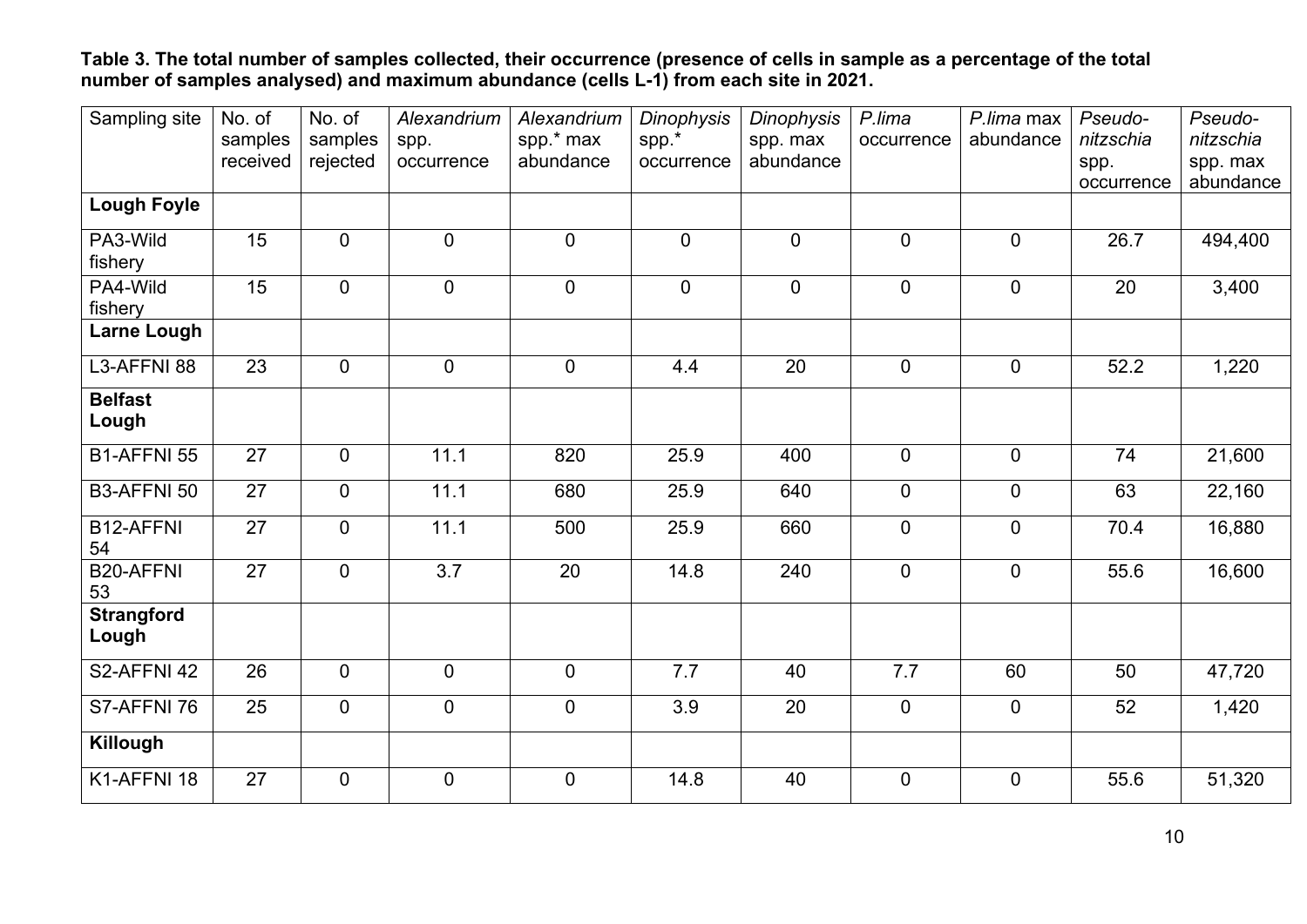| Sampling site                | No. of<br>samples<br>received | No. of<br>samples<br>rejected | Alexandrium<br>spp.<br>occurrence | Alexandrium<br>spp.* max<br>abundance | <b>Dinophysis</b><br>$spp.*$<br>occurrence | Dinophysis<br>spp. max<br>abundance | P.lima<br>occurrence | P.lima max<br>abundance | Pseudo-<br>nitzschia<br>spp.<br>occurrence | Pseudo-<br>nitzschia<br>spp. max<br>abundance |
|------------------------------|-------------------------------|-------------------------------|-----------------------------------|---------------------------------------|--------------------------------------------|-------------------------------------|----------------------|-------------------------|--------------------------------------------|-----------------------------------------------|
| <b>Dundrum</b><br><b>Bay</b> |                               |                               |                                   |                                       |                                            |                                     |                      |                         |                                            |                                               |
| <b>DB1-AFFNI</b><br>21A      | 27                            | $\mathbf 0$                   | $\overline{0}$                    | $\mathbf 0$                           | $\mathbf 0$                                | $\mathbf 0$                         | $\overline{0}$       | $\mathbf 0$             | 37                                         | 19,160                                        |
| Carlingford<br>Lough         |                               |                               |                                   |                                       |                                            |                                     |                      |                         |                                            |                                               |
| C1-AFFNI 27                  | 26                            | $\overline{0}$                | $\overline{0}$                    | $\overline{0}$                        | 3.9                                        | 40                                  | $\overline{0}$       | $\overline{0}$          | 15.4                                       | 1,480                                         |
| C7-AFFNI 73                  | 26                            | $\mathbf 0$                   | $\overline{0}$                    | $\mathbf 0$                           | 3.9                                        | 20                                  | $\overline{0}$       | $\mathbf 0$             | 26.9                                       | 2,820                                         |
| C9-AFFNI 39                  | 26                            | $\overline{0}$                | $\overline{0}$                    | $\mathbf 0$                           | 11.5                                       | 60                                  | $\overline{0}$       | $\overline{0}$          | 42.3                                       | 1,100                                         |
| C11-AFFNI<br>84              | 27                            | $\mathbf 0$                   | 3.7                               | 20                                    | 18.5                                       | 120                                 | $\overline{0}$       | $\mathbf 0$             | 51.9                                       | 5,200                                         |
| NW-Wild<br>fishery           | 25                            | $\mathbf 0$                   | $\mathbf 0$                       | $\mathbf 0$                           | 12                                         | 40                                  | $\overline{0}$       | $\overline{0}$          | 48.2                                       | 820                                           |

### **396 samples received**

### **0 samples rejected**

## **396 samples reported**

\*Includes *Phalacroma rotundatum*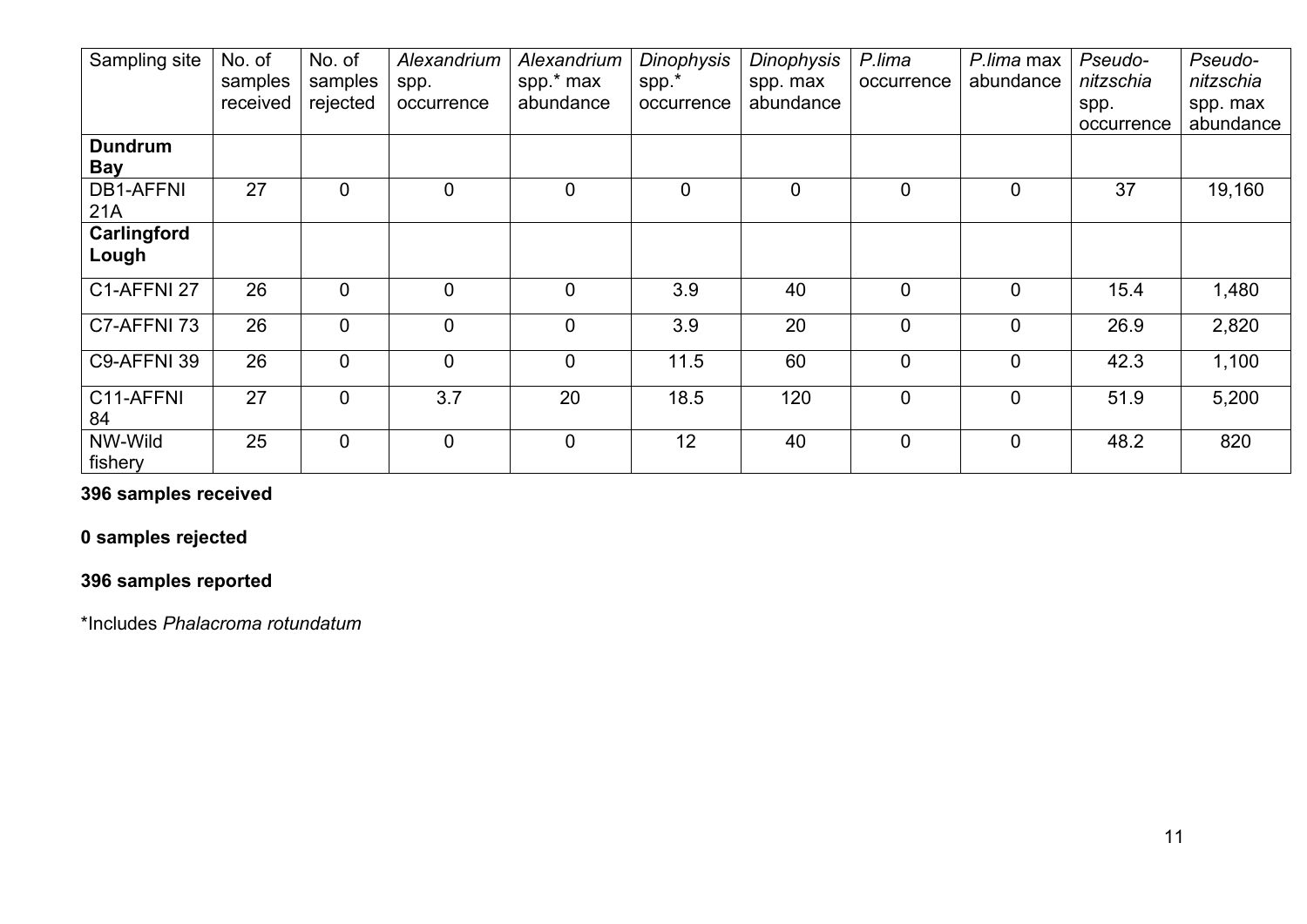**Table 4. The total number of samples collected, their occurrence (presence of cells in sample as a percentage of the total number of samples analysed) and maximum abundance (cells L-1) from each lough in 2021.**

| Sampling       | No of    | No. of         | Alexandrium    | Alexandrium    | <b>Dinophysis</b> | <b>Dinophysis</b> | P.lima     | P.lima max     | Pseudo-    | Pseudo-   |
|----------------|----------|----------------|----------------|----------------|-------------------|-------------------|------------|----------------|------------|-----------|
| site           | samples  | samples        | spp.           | spp. max       | $spp.*$           | spp.* max         | occurrence | abundance      | nitzschia  | nitzschia |
|                | received | rejected       | occurrence     | abundance      | occurrence        | abundance         |            |                | spp.       | spp. max  |
|                |          |                |                |                |                   |                   |            |                | occurrence | abundance |
| Lough          | 30       | $\overline{0}$ | $\overline{0}$ | $\overline{0}$ | 0                 | $\mathbf 0$       | 0          | $\overline{0}$ | 23.3       | 494,400   |
| Foyle          |          |                |                |                |                   |                   |            |                |            |           |
| Larne          | 23       | $\overline{0}$ | $\mathbf 0$    | $\overline{0}$ | 4.4               | 20                | 0          | $\mathbf 0$    | 52.2       | 1,220     |
| Lough          |          |                |                |                |                   |                   |            |                |            |           |
| <b>Belfast</b> | 108      | $\overline{0}$ | 9.3            | 820            | 23.2              | 660               | 0          | $\overline{0}$ | 65.7       | 22,160    |
| Lough          |          |                |                |                |                   |                   |            |                |            |           |
| Strangford     | 51       | $\overline{0}$ | $\overline{0}$ | $\overline{0}$ | 5.9               | 40                | 3.9        | 60             | 51         | 47,720    |
| Lough          |          |                |                |                |                   |                   |            |                |            |           |
| Killough       | 27       | $\overline{0}$ | $\overline{0}$ | $\overline{0}$ | 14.8              | 40                | 0          | $\mathbf 0$    | 55.6       | 51,320    |
| Dundrum        | 27       | $\overline{0}$ | $\overline{0}$ | $\mathbf 0$    | 0                 | $\mathbf 0$       | 0          | $\overline{0}$ | 37         | 19,160    |
| Bay            |          |                |                |                |                   |                   |            |                |            |           |
| Carlingford    | 130      | $\overline{0}$ | 0.8            | 20             | 10                | 120               | 0          | $\overline{0}$ | 37.7       | 5200      |
| Lough          |          |                |                |                |                   |                   |            |                |            |           |

#### **396 samples received**

#### **0 samples rejected**

#### **396 samples reported**

\*Includes *Phalacroma rotundatum*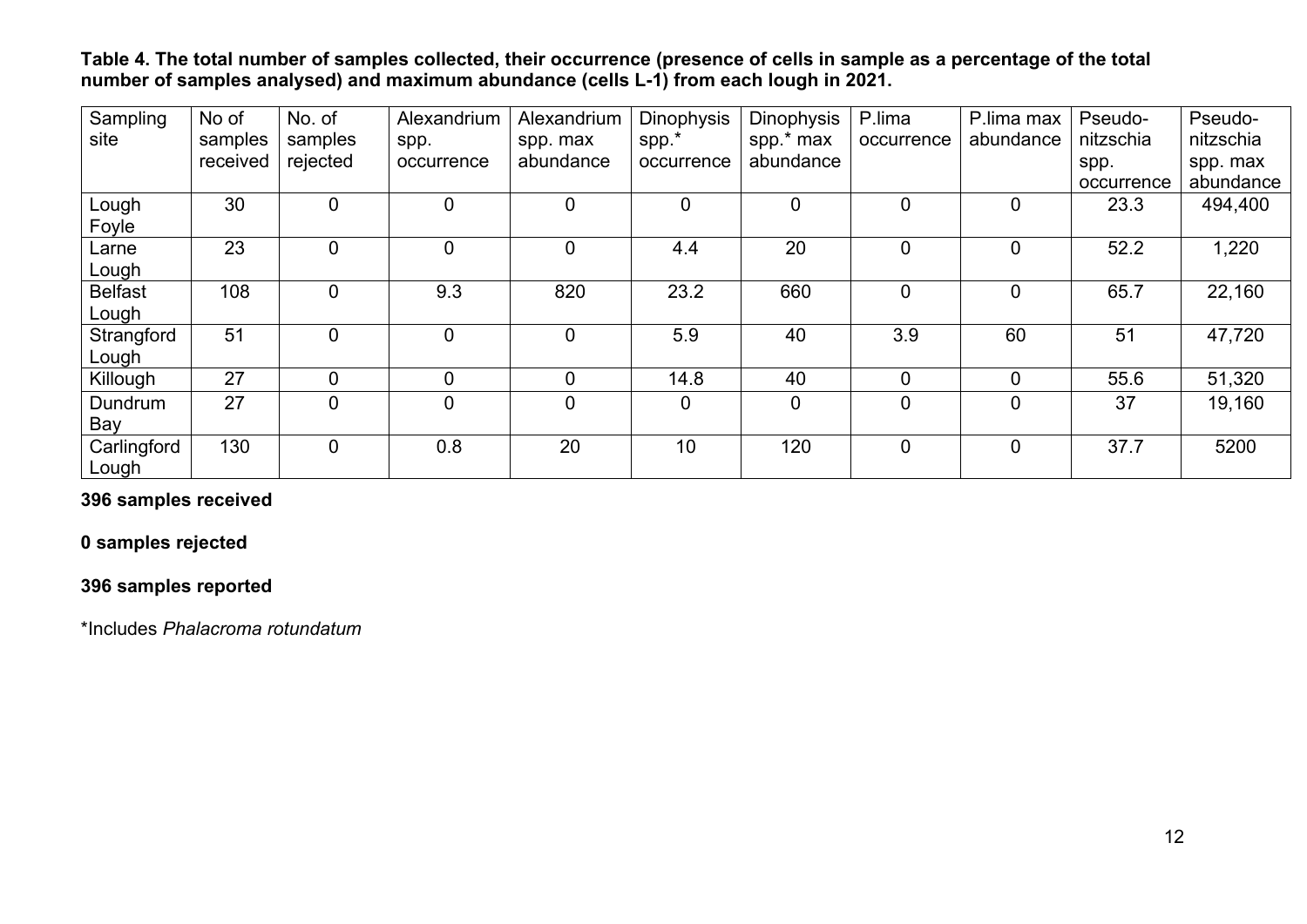

**Figure 2. Occurrence (%) of the four major target organisms in 2021 (presence of cells in water samples as a percentage of the total number of samples reported for each area)**

**B**

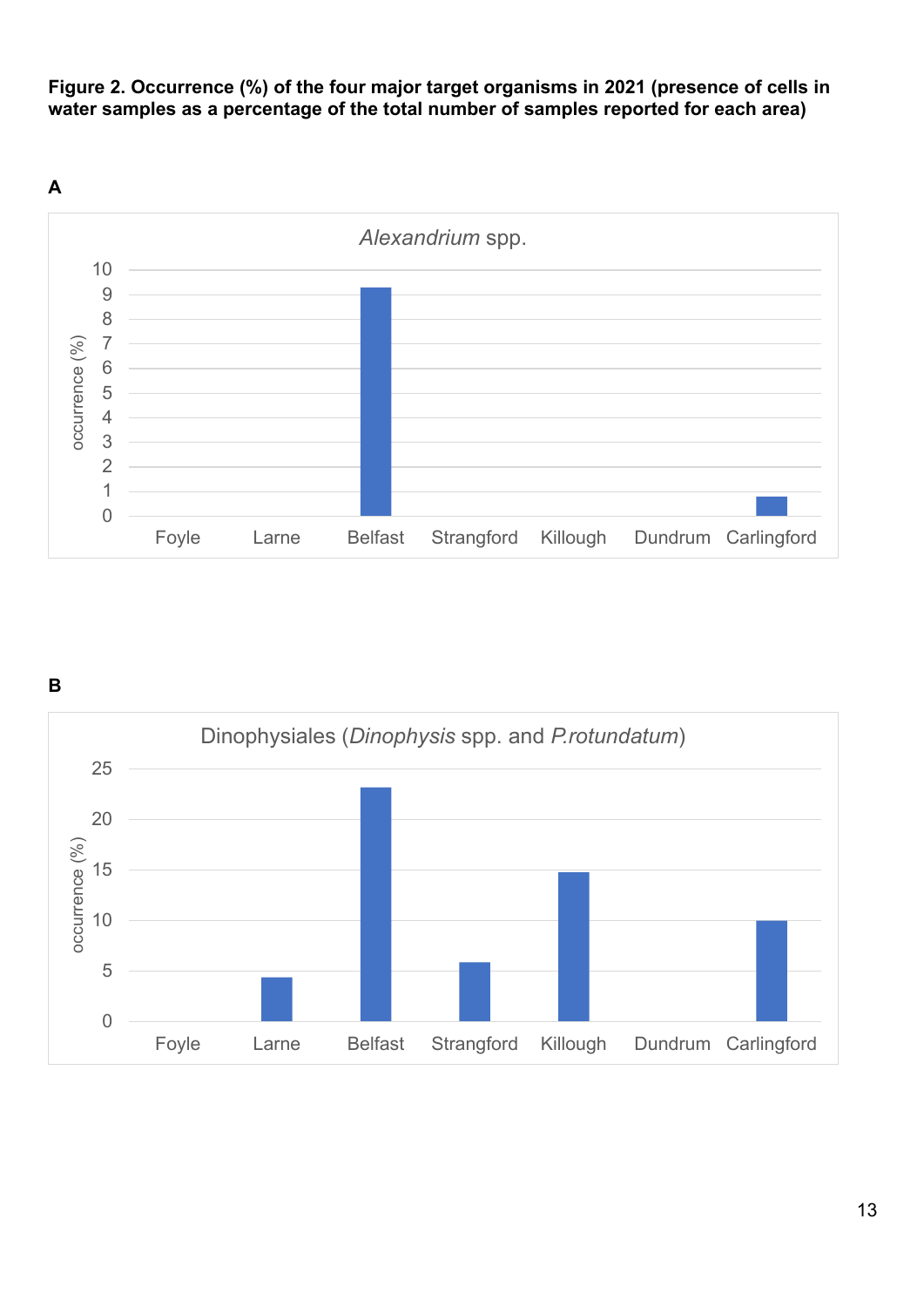

**D**

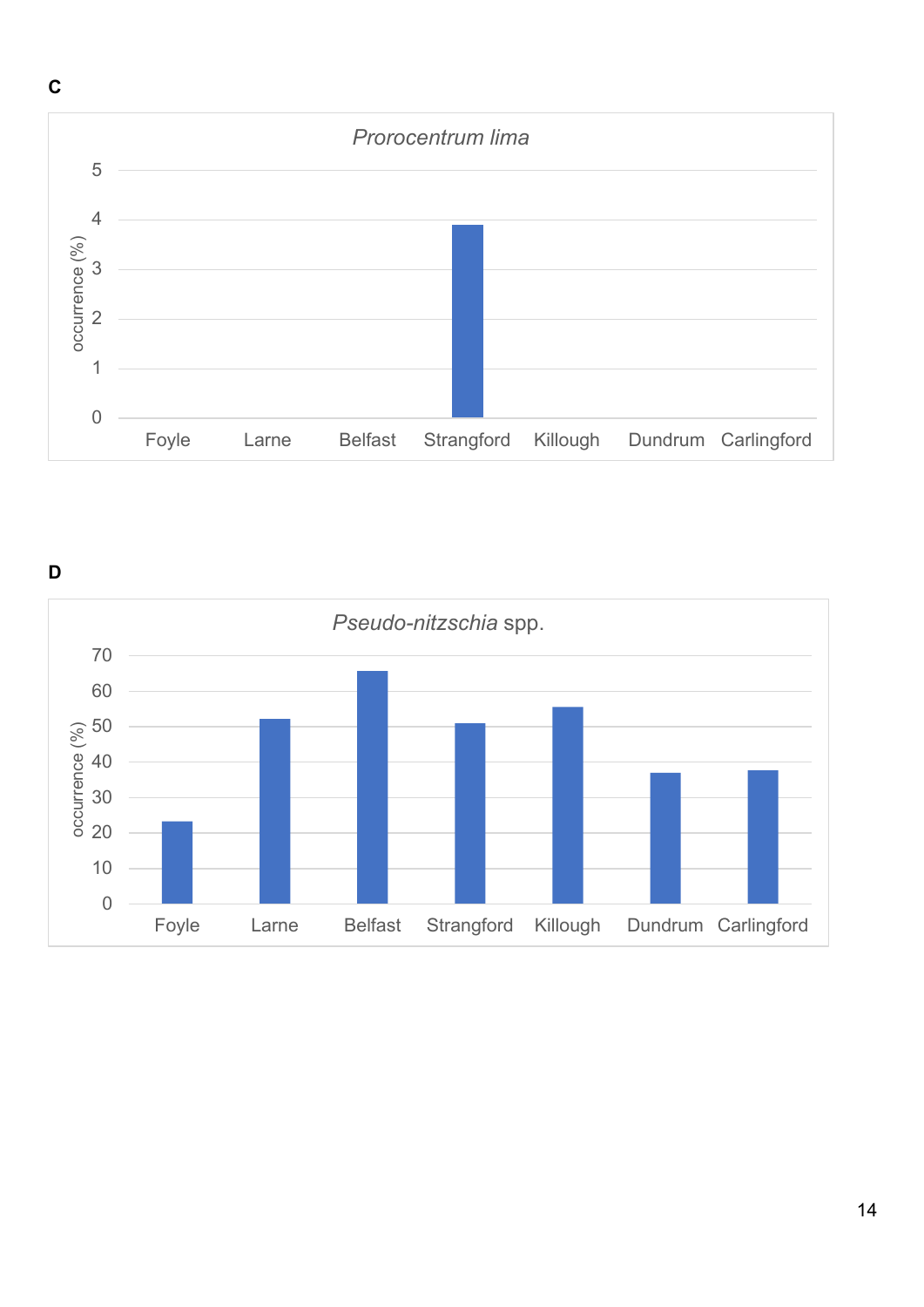**Figure 3 – Maximum abundance (cells per litre) of the four major target groups in 2021 in water samples taken from each area.**



**B**

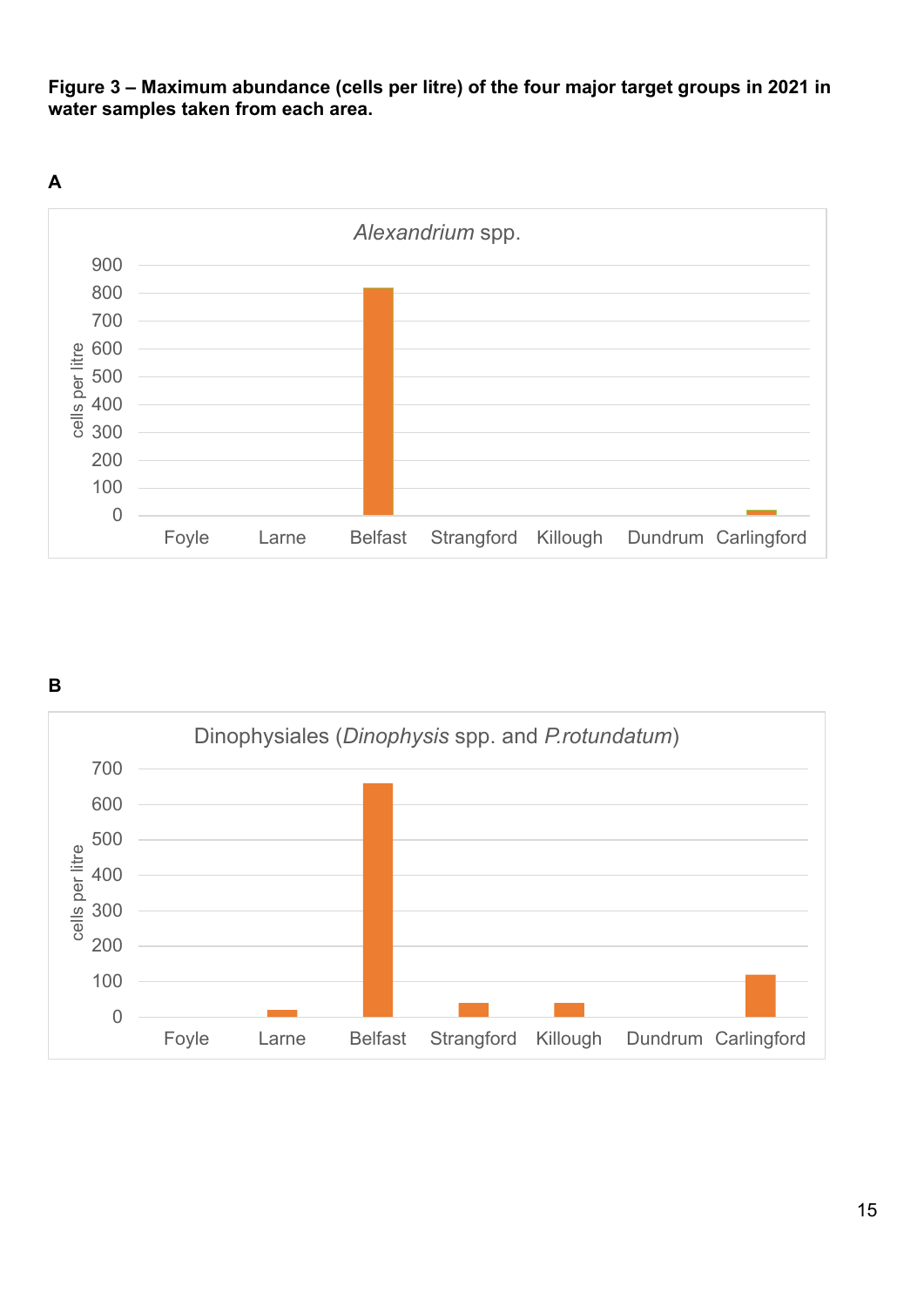

**D**

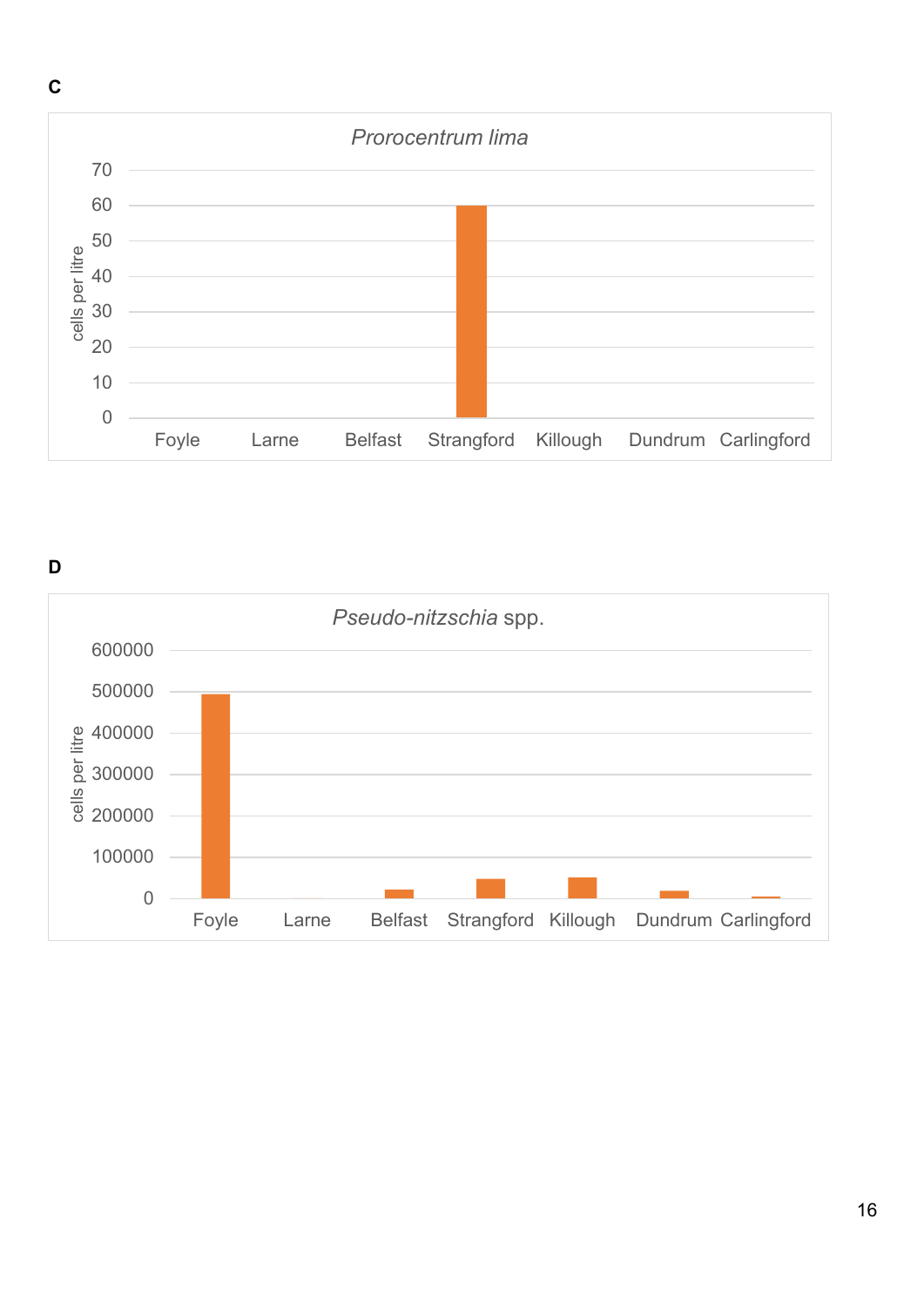**Figure 4 – Occurrence of the four major target organisms for period 2012-2021 (presence of cells in water samples as a % of the total number of samples reported for each sampling area in each year).**



**B**

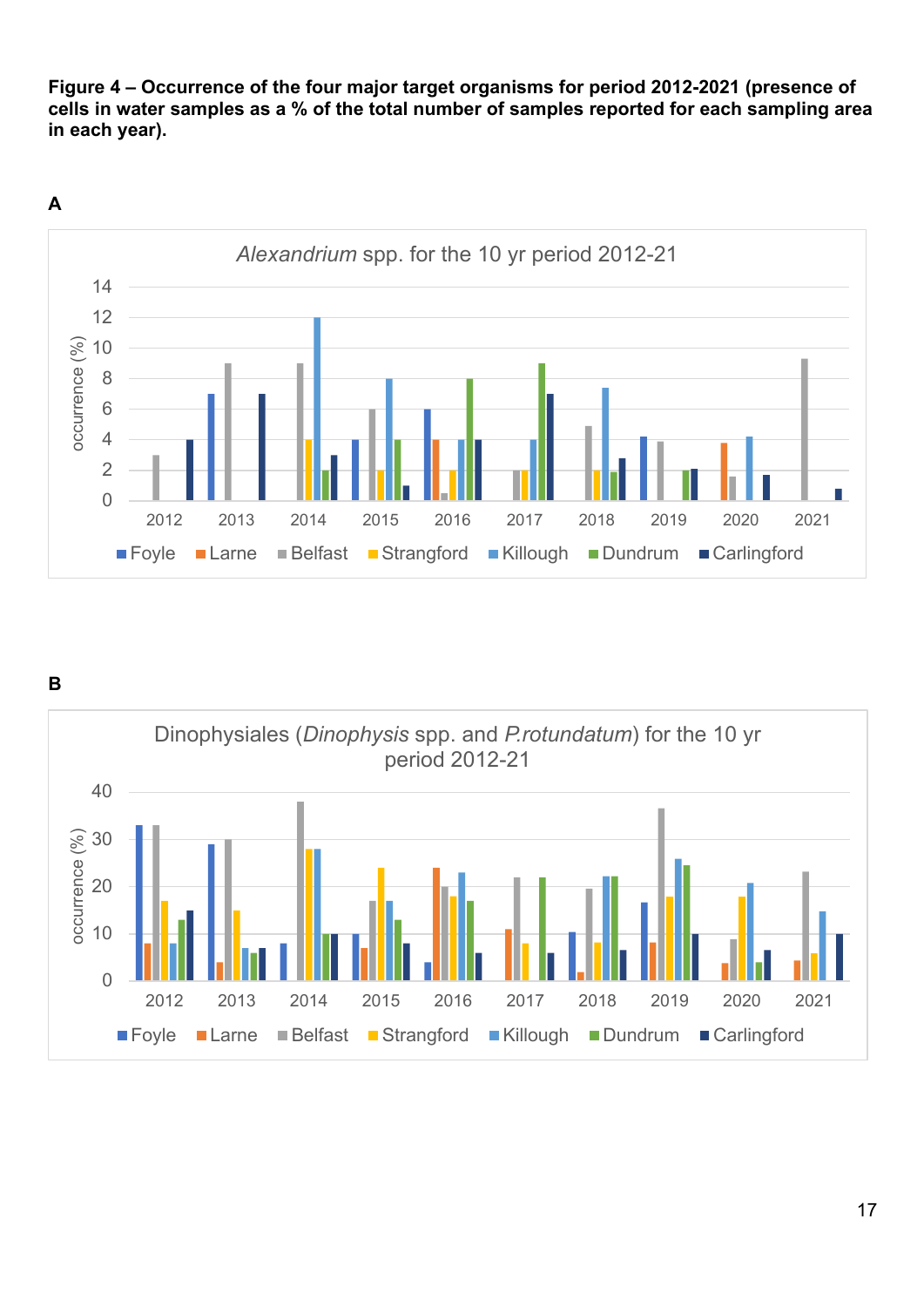

**D**

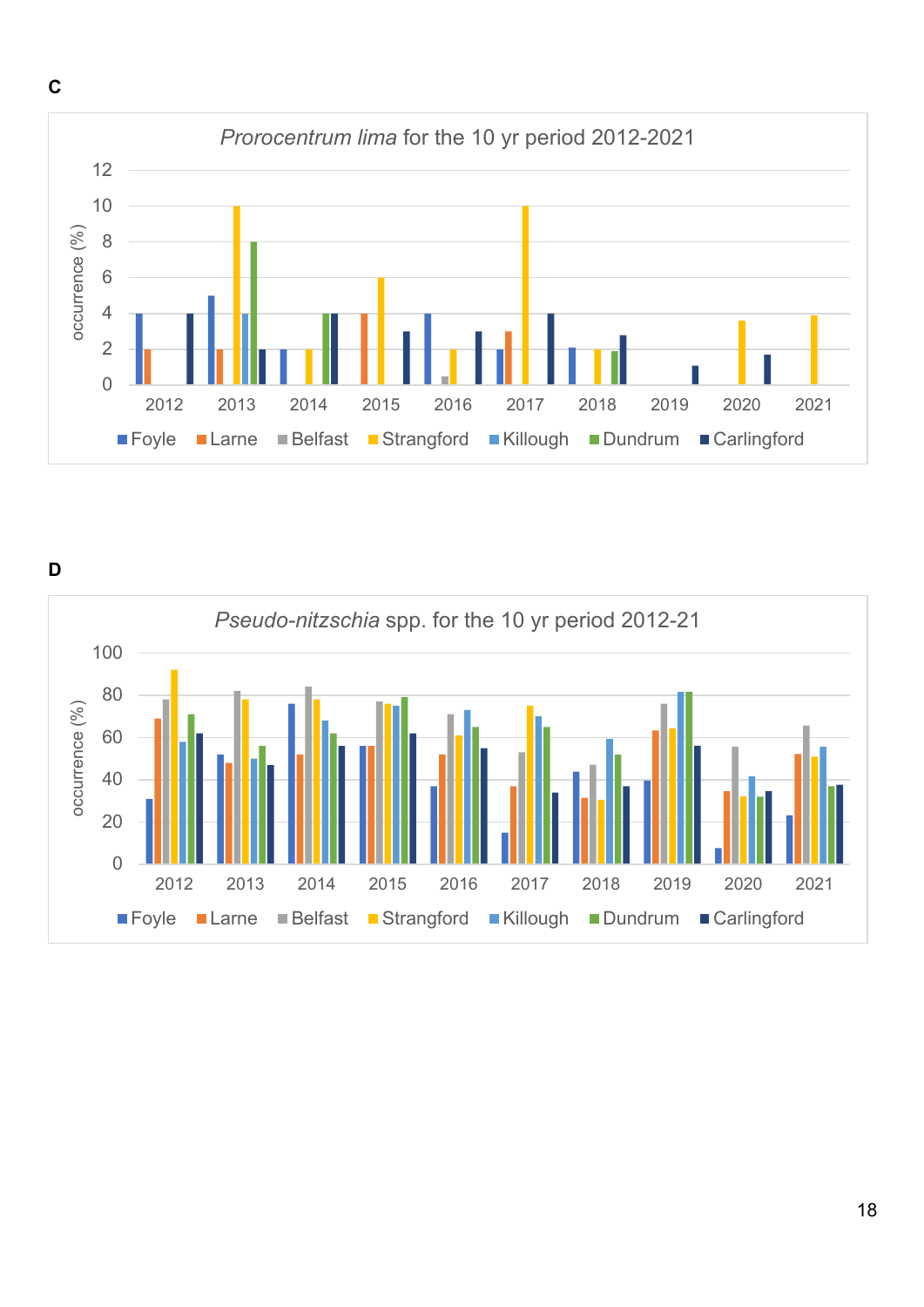# <span id="page-18-0"></span>**Results by area**

# <span id="page-18-1"></span>**Lough Foyle**

*Pseudo-nitzschia* spp. was the only target species recorded from Lough Foyle in 2021.

A total of 30 samples were received and analysed from the two monitoring sites in Lough Foyle (Table 3). Phytoplankton analysis was suspended from May- September due to inactivity in the lough. Sampling recommenced in October 2021. *Pseudo-nitzschia* was the only target species detected in samples received from the lough in 2021.This result may reflect the fact that sampling was suspended during the phytoplankton growth period. *Pseudo-nitzschia* spp. reached a maximum abundance of 494,400 cells  $L^{-1}$  in a sample taken from the PA3 Wild fishery site on 26<sup>th</sup>April (Table 8). The sample was comprised mainly of cells from the 'delicatissima' complex.

# <span id="page-18-2"></span>**Larne Lough**

The following target species were recorded in water samples from Larne Lough in 2021; *Dinophysis acuminata* and *Pseudo-nitzschia* spp.

A total of 23 samples were received from the one site (L3-AFFNI 88) monitored in Larne Lough (Table 3). Cells of the *Dinophysis* genus were counted in 4.4% of samples from the lough. A maximum cell count of 20 cells  $L^{-1}$  was recorded in the water sample taken on 12th October (Table 7). *Pseudo-nitzschia* spp. was recorded in 52.2% of samples with a maximum abundance of 1,220 cells  $L^{-1}$  counted in the sample taken on 28<sup>th</sup> June (Table 8).

## <span id="page-18-3"></span>**Belfast Lough**

Target species recorded in water samples from Belfast Lough during the reporting period were as follows; *Alexandrium* spp., *D.acuminata*, *Dinophysis* spp., *Prorocentrum cordatum*, *Pseudonitzschia* spp., *K.mikimotoi* and *Phaeocystis* spp.

Cells of *Alexandrium* spp. were counted in 9.3% of samples, a large increase in the number from the previous year (1.6%) and the highest figure in a number of years (Fig.4A). Elevated numbers of *Alexandrium* cells were recorded from all four sites in the lough from mid-July to mid-August with a maximum abundance of 820 cells per litre recorded on 26<sup>th</sup> July in a water sample submitted from the B1-AFFNI 55 site (Table 5). Cells from the taxonomic order Dinophysiales have been recorded regularly over the past years in samples from Belfast Lough (Figure 4B). In 2021 they were present in 23.2% of samples (Figure 4B). The dominant species present in samples was *Dinophysis acuminata* which is in keeping with that found in other local production areas. The maximum cell abundance recorded was 660 cells  $L^{-1}$  in a sample taken from B12-AFFNI 54 on 6<sup>th</sup> September (Table 7).

Cells of the genus *Pseudo-nitzschia* were found in 65.7% of samples (Table 4 and Figure 2D) reaching a peak abundance of 22,160 cells  $L^{-1}$  in a sample from B3-AFFNI 50 on 20<sup>th</sup> September.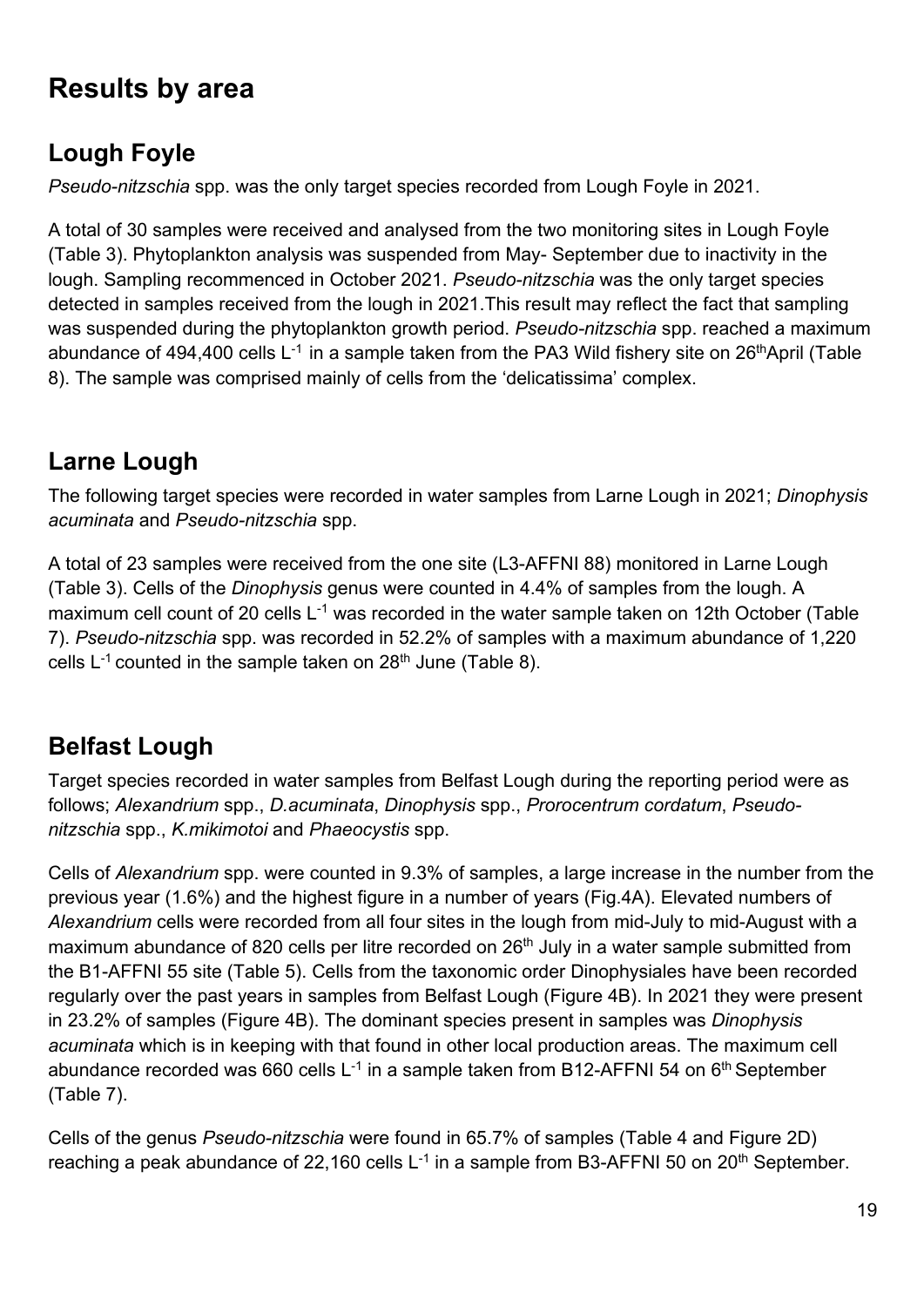Other target species recorded in Belfast Lough samples were *Karenia mikimotoi*, *Prorocentrum cordatum* and *Phaeocystis* spp. *K.mikimotoi* reached a maximum abundance of 20 cells L-1 on 19th April (B12-AFFNI 54) and 13th July (B20-AFFNI 53). *Prorocentrum cordatum* was recorded on one occasion (9<sup>th</sup> August) and was present in all four sites on that date. A peak cell abundance of 340 cells L-1 was recorded in the sample from B3-AFFNI 50. Cells of the nuisance species *Phaeocystis* spp. were detected once during 2021 with a cell abundance of 1500 cells  $L^{-1}$  recorded on 9<sup>th</sup> August in the water sample from B3-AFFNI 50.

## <span id="page-19-0"></span>**Strangford Lough**

Target species recorded from Strangford Lough during the year included; *D.acuminata*, D.acuta, *Prorocentrum lima* and *Pseudo-nitzschia* spp..

Two sites were monitored in the lough during 2021, S2-AFFNI 42 and S7-AFFNI 76. As in the previous year, cells of Alexandrium spp. were not detected in the lough. The last time they were recorded in the monitoring programme was in 2018 (Figure 4A). Dinophysiales were present in 5.9% of samples. A maximum cell abundance of 40 cells L<sup>-1</sup> was recorded from the S2-AFFNI 42 site on the 28th September (Table 7). Cells of *Prorocentrum lima* were present on two occasions reaching a maximum of 60 cells L<sup>-1</sup> on 22<sup>nd</sup> June (Table 6). *Pseudo-nitschia* were present in just over half (51%) of the samples analysed (Table 4). Cell abundance reached a maximum of  $47,720$  cells  $L^{-1}$  in a sample from S2-AFFNI 42 on 28th September (Table 8). There were no other target species recorded from the lough in 2021.

## <span id="page-19-1"></span>**Killough**

The following target species were recorded from Killough waters during 2021; *Dinophysis acuminata*, *Pseudo-nitzschia* spp. and *Karenia mikimotoi*.

Cells of the Dinophysiales order were recorded in 14.8% of samples (Table 3) although cell counts were low with a maximum of 40 cells L<sup>-1</sup> recorded on 21<sup>st</sup> July (Table 7). *Pseudo-nitzschia* spp. was recorded in 55.6% of samples with a maximum cell abundance of 51,320 cells  $L^{-1}$  recorded on the 21<sup>st</sup> June (Table 8).

The target dinoflagellate species *Karenia mikimotoi* was recorded once from water samples received as part of the monitoring programme with a cell abundance of 20 cells  $L^{-1}$  recorded on  $4<sup>th</sup>$  August.

## <span id="page-19-2"></span>**Dundrum Bay**

*Pseudo-nitzschia* spp. was the only target group detected in water samples from this site.

*Pseudo-nitzschia* spp. was present in 37% of Dundrum samples (Table 4) with a maximum cell abundance of 19,160 cells  $L^{-1}$  on 20th September (Table 8).

No other target species were recorded during 2021.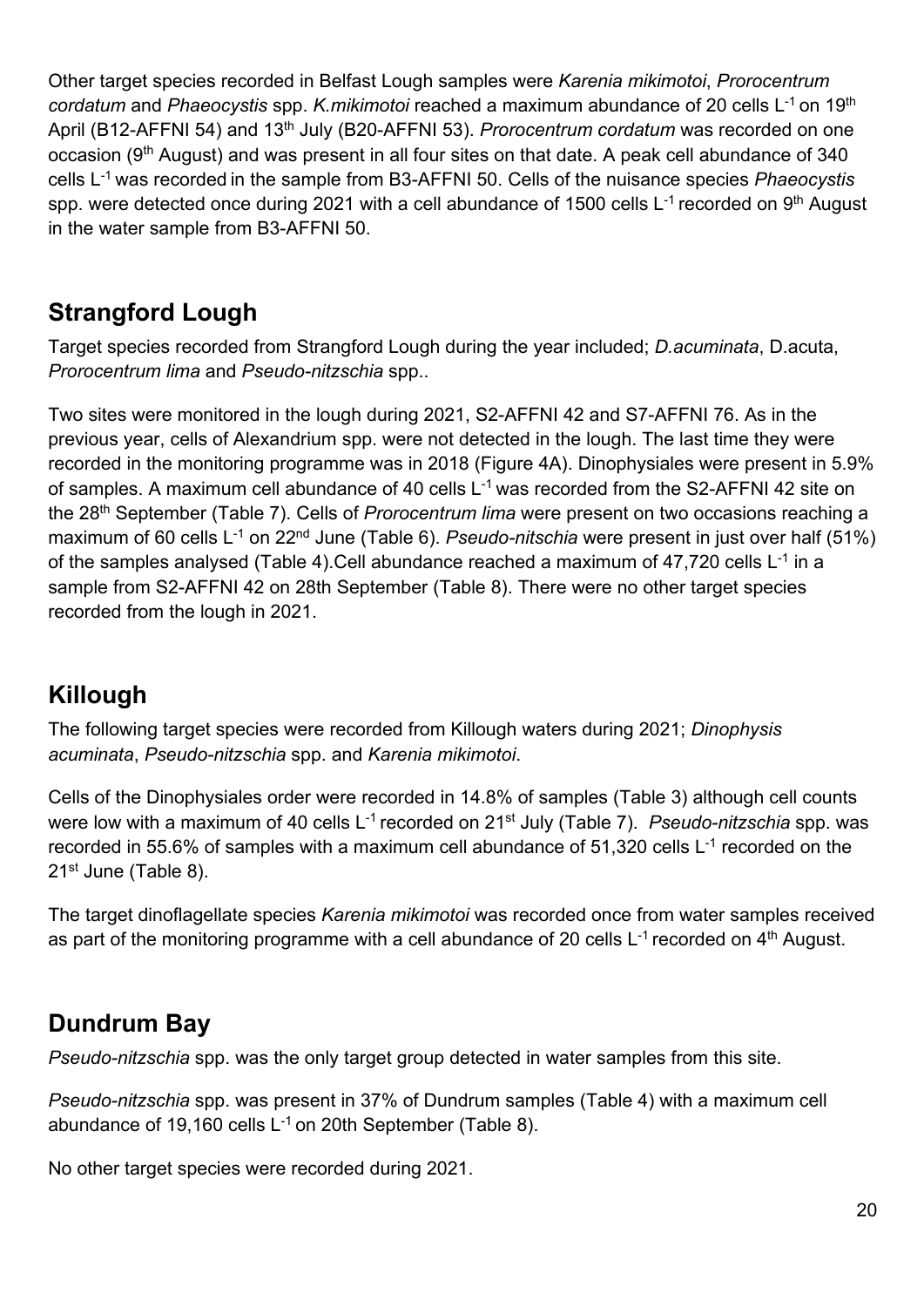## <span id="page-20-0"></span>**Carlingford Lough**

Target species recorded from Carlingford Lough during 2021 were; *Alexandrium* spp., *D.acuminata*, *D.acuminata* and *Pseudo-nitzschia* spp..

*Alexandrium* spp. was detected in one sample from the lough in 2021. This was in a water sample from C11 AFFNI 84 on 20<sup>th</sup> July when a count of 20 cells  $L^{-1}$  was made (Table 5). Members of the Dinophysiales order were present in 10% of samples (Table 4) with a maximum abundance of 120 cells  $L^{-1}$  recorded in a water sample from the C11-AFFNI 84 site on 20<sup>th</sup> July (Table 7).

*Pseudo-nitzschia* spp. was recorded in 37.7% of all samples tested from Carlingford Lough (Table 4). This figure masks the spatial variation within the lough which ranged from 15.4% of samples from the inner lough site C1-AFFNI 27 to 51.9% of samples from the outer lough site of C11-AFFNI 84 (Table 3). Cell abundance was low across all sites with a maximum value of 5,200 cells  $L^{-1}$  recorded on 20<sup>th</sup> July in a sample from C11 AFFNI 84 (Table 8).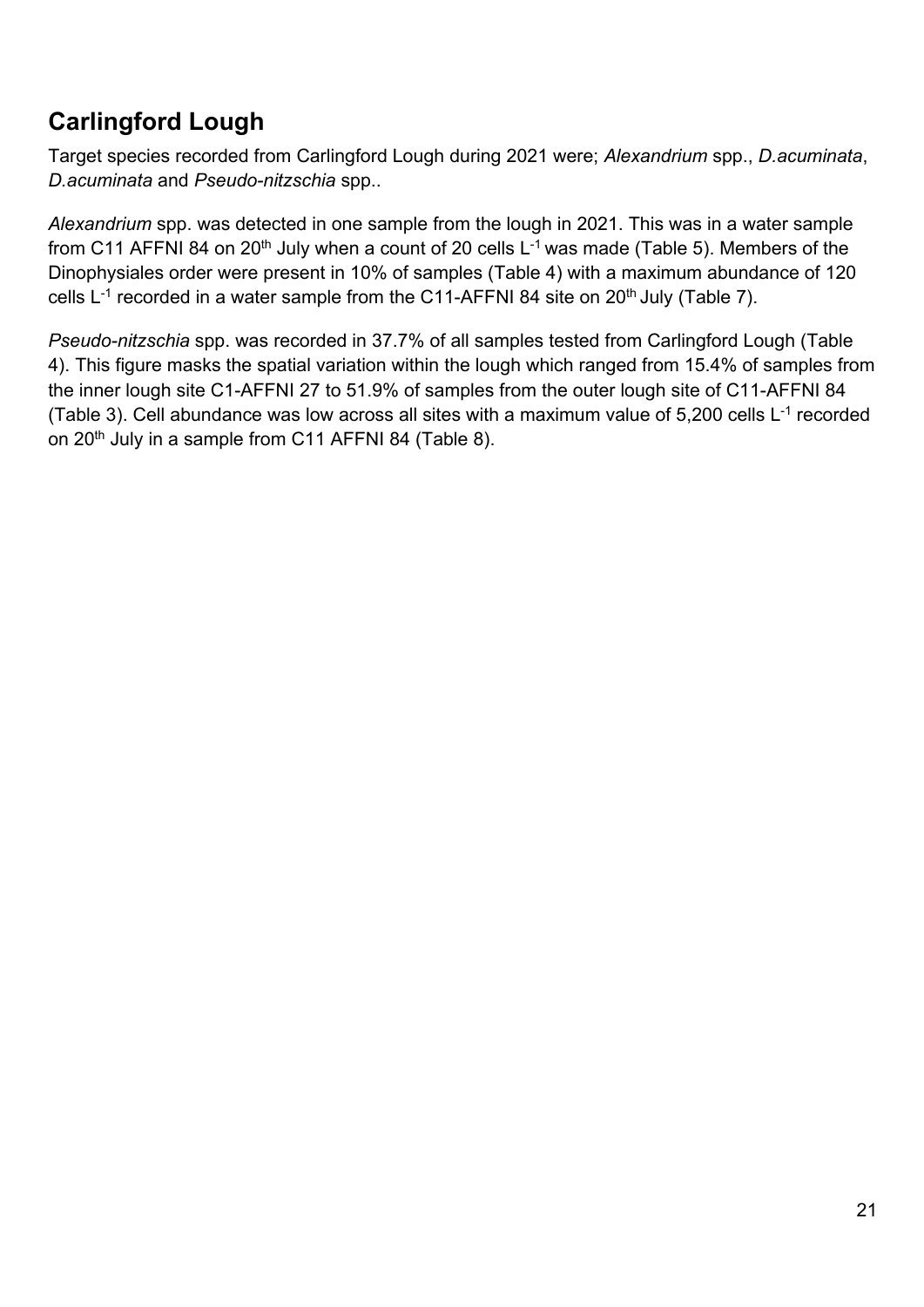# **Appendix 1**

| System id  | Region  | Site ID ref              | Report no.  | Collection<br>date | Alexandrium<br>spp. |
|------------|---------|--------------------------|-------------|--------------------|---------------------|
| phy2100208 | Belfast | B <sub>1</sub> -AFFNI 55 | $phy21-28a$ | 13/07/2021         | 60                  |
|            |         |                          |             |                    |                     |

phy2100209 Belfast B3-AFFNI 50 phy21-28a 13/07/2021 540

### <span id="page-21-0"></span>**Table 5 - Positive occurrences of** *Alexandrium* **spp. (cells L-1) in 2021**

|            |                | B12-AFFNI              |           |            |     |
|------------|----------------|------------------------|-----------|------------|-----|
| phy2100210 | <b>Belfast</b> | 54                     | phy21-28a | 13/07/2021 | 120 |
| phy2100218 | Carlingford    | C11-AFFNI<br>84        | phy21-29c | 20/07/2021 | 20  |
| phy2100222 | <b>Belfast</b> | B1-AFFNI 55            | phy21-30a | 26/07/2021 | 820 |
| phy2100223 | <b>Belfast</b> | <b>B3-AFFNI 50</b>     | phy21-30a | 26/07/2021 | 680 |
| phy2100224 | <b>Belfast</b> | B12-AFFNI<br>54        | phy21-30a | 26/07/2021 | 500 |
| phy2100236 | <b>Belfast</b> | B1-AFFNI 55            | phy21-32a | 09/08/2021 | 60  |
| phy2100237 | <b>Belfast</b> | B3-AFFNI 50            | phy21-32a | 09/08/2021 | 20  |
| phy2100238 | <b>Belfast</b> | B12-AFFNI<br>54        | phy21-32a | 09/08/2021 | 60  |
| phy2100239 | <b>Belfast</b> | <b>B20-AFFNI</b><br>53 | phy21-32a | 09/08/2021 | 20  |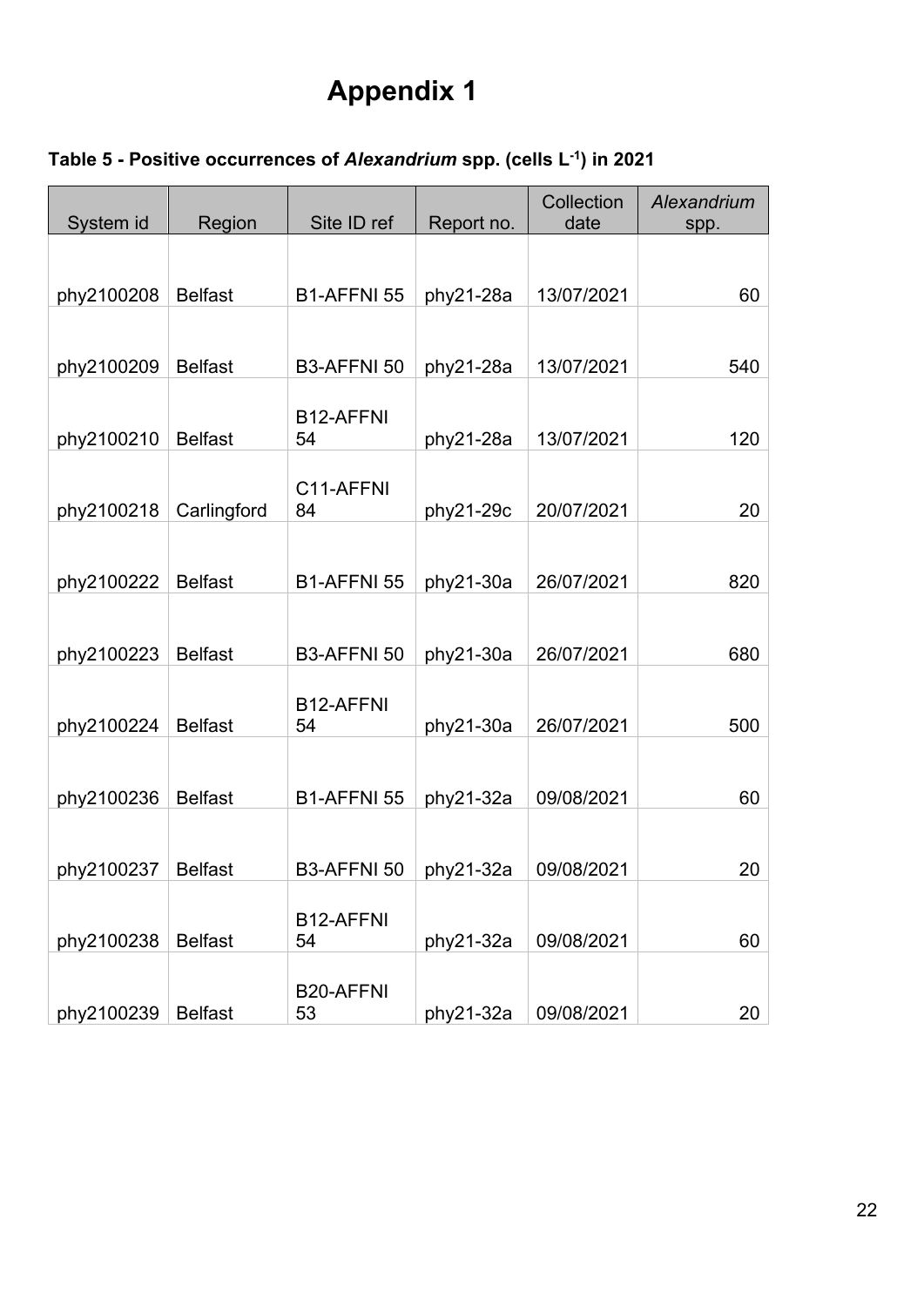| Table 6 - Positive occurrences of Prorocentrum lima (cells L-1) in 2021 |  |  |  |  |  |
|-------------------------------------------------------------------------|--|--|--|--|--|
|-------------------------------------------------------------------------|--|--|--|--|--|

| System id  | Region     | Site ID ref | Report no.  | Collection<br>date | Prorocentrum<br>lima |
|------------|------------|-------------|-------------|--------------------|----------------------|
|            |            |             |             |                    |                      |
| phy2100017 | Strangford | S2-AFFNI 42 | $phy21-03a$ | 19/01/2021         | 20                   |
| phy2100188 | Strangford | S2-AFFNI 42 | $phy21-25b$ | 22/06/2021         | 60                   |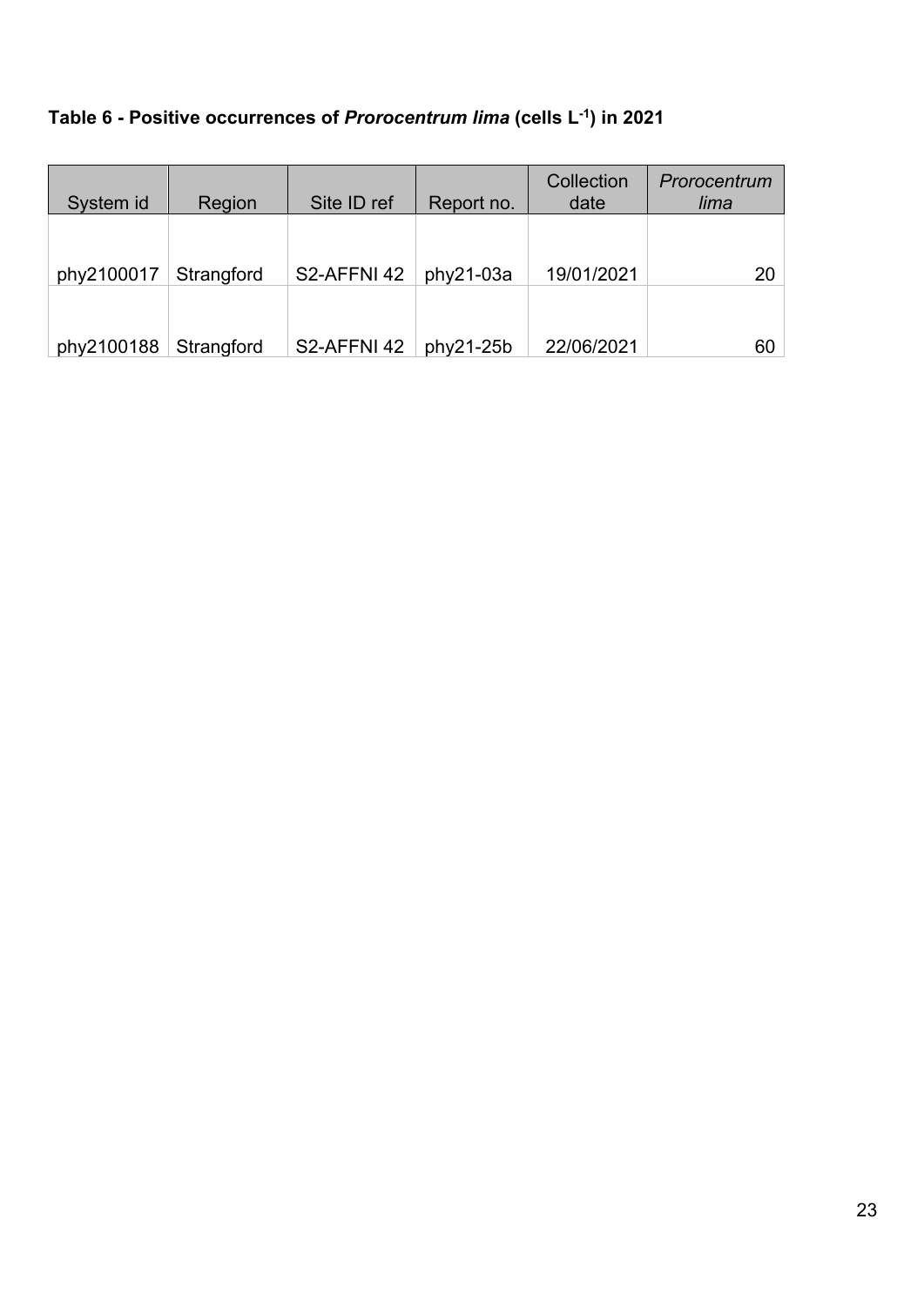### **Table 7 Positive occurrences of monitored Dinophysiales (cells L-1) in 2021**

### **Abbreviations in table**

- Da *Dinophysis acuminata*
- Dac *Dinophysis acuta*
- Dn *Dinophysis norvegica*
- Pr *Phalacroma rotundatum*
- Din. *Dinophysis* spp. not identified to species level

| System id  | Region         | <b>Site</b><br>ID ref             | Report<br>no.             | Collection<br>date | Da  | Dac            | Dn               | Pr          | Din            | Tot<br>Din |
|------------|----------------|-----------------------------------|---------------------------|--------------------|-----|----------------|------------------|-------------|----------------|------------|
| phy2100121 | <b>Belfast</b> | <b>B20-</b><br><b>AFFNI</b><br>53 | phy21-<br>16a             | 19/04/2021         | 20  | $\mathbf 0$    | $\overline{0}$   | $\mathbf 0$ | $\mathbf 0$    | 20         |
| phy2100176 | Carlingford    | $C11-$<br><b>AFFNI</b><br>84      | phy21-<br>23 <sub>b</sub> | 08/06/2021         | 20  | $\mathbf 0$    | $\mathbf 0$      | $\mathbf 0$ | $\mathbf 0$    | 20         |
| phy2100178 | Killough       | $K1-$<br><b>AFFNI</b><br>18       | phy21-<br>23 <sub>b</sub> | 09/06/2021         | 20  | $\mathbf 0$    | $\overline{0}$   | 0           | $\mathbf 0$    | 20         |
| phy2100180 | <b>Belfast</b> | $B1-$<br><b>AFFNI</b><br>55       | phy21-<br>24a             | 14/06/2021         | 20  | $\mathbf 0$    | $\mathbf 0$      | 0           | $\overline{0}$ | 20         |
| phy2100183 | <b>Belfast</b> | <b>B20-</b><br><b>AFFNI</b><br>53 | phy21-<br>24a             | 14/06/2021         | 20  | $\mathbf 0$    | $\overline{0}$   | $\mathbf 0$ | $\overline{0}$ | 20         |
| Phy2100186 | Killough       | K1-<br><b>AFFNI</b><br>18         | phy21-<br>25a             | 21/06/2021         | 20  | $\mathbf 0$    | $\overline{0}$   | 0           | $\overline{0}$ | 20         |
| phy2100197 | Carlingford    | NW-<br>wild<br>fishery            | phy21-<br>26 <sub>b</sub> | 28/06/2021         | 20  | $\mathbf 0$    | $\mathbf 0$      | 0           | $\mathbf 0$    | 20         |
| phy2100203 | Carlingford    | C9-<br><b>AFFNI</b><br>39         | phy21-<br>27 <sub>b</sub> | 06/07/2021         | 60  | $\mathbf 0$    | $\overline{0}$   | $\mathbf 0$ | $\overline{0}$ | 60         |
| phy2100206 | Killough       | K1-<br><b>AFFNI</b><br>18         | phy21-<br>27 <sub>b</sub> | 07/07/2021         | 20  | $\mathbf 0$    | $\mathbf 0$      | $\mathbf 0$ | $\mathbf 0$    | 20         |
| phy2100208 | <b>Belfast</b> | $B1-$<br><b>AFFNI</b><br>55       | phy21-<br>28a             | 13/07/2021         | 20  | $\overline{0}$ | $\mathbf 0$      | $\mathbf 0$ | $\mathbf 0$    | 20         |
| phy2100209 | <b>Belfast</b> | <b>B3-</b><br><b>AFFNI</b><br>50  | phy21-<br>28a             | 13/07/2021         | 160 | 0              | $\boldsymbol{0}$ | 0           | 40             | 200        |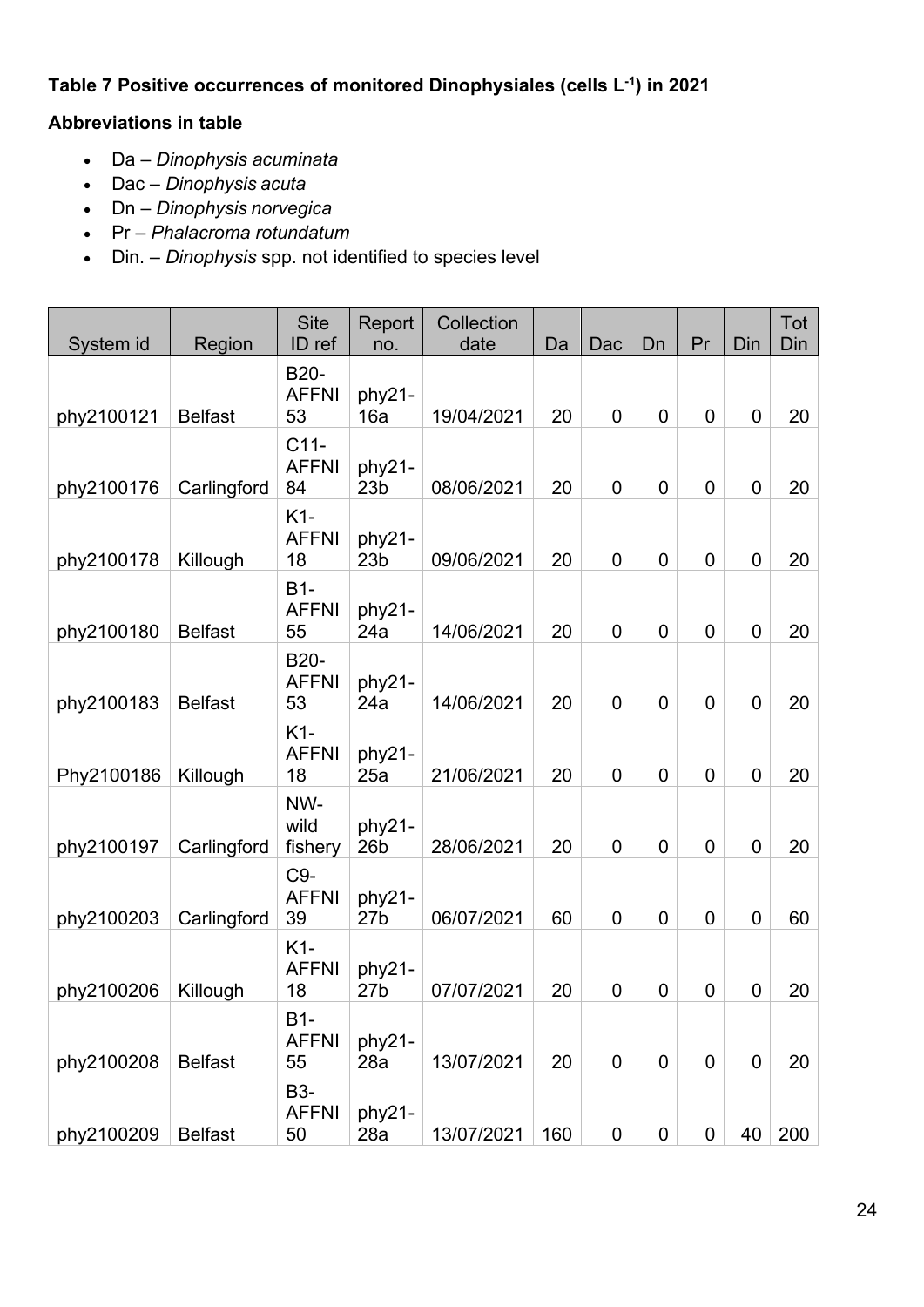| System id  | Region         | <b>Site</b><br>ID ref                   | Report<br>no. | Collection<br>date | Da  | Dac              | Dn          | Pr               | Din         | Tot<br>Din |
|------------|----------------|-----------------------------------------|---------------|--------------------|-----|------------------|-------------|------------------|-------------|------------|
| phy2100210 | <b>Belfast</b> | B12-<br><b>AFFNI</b><br>54              | phy21-<br>28a | 13/07/2021         | 200 | 0                | $\mathbf 0$ | 0                | $\mathbf 0$ | 200        |
| phy2100211 | <b>Belfast</b> | <b>B20-</b><br><b>AFFNI</b><br>53       | phy21-<br>28a | 13/07/2021         | 160 | 0                | $\mathbf 0$ | 0                | $\mathbf 0$ | 160        |
| phy2100213 | Strangford     | S7-<br><b>AFFNI</b><br>76               | phy21-<br>29a | 19/07/2021         | 20  | 0                | $\mathbf 0$ | 0                | $\mathbf 0$ | 20         |
| phy2100218 | Carlingford    | $C11-$<br><b>AFFNI</b><br>84            | phy21-<br>29c | 20/07/2021         | 120 | $\mathbf 0$      | $\mathbf 0$ | $\boldsymbol{0}$ | $\mathbf 0$ | 120        |
| phy2100219 | Carlingford    | NW-<br>wild<br>fishery                  | phy21-<br>29c | 20/07/2021         | 40  | 0                | $\mathbf 0$ | 0                | $\mathbf 0$ | 40         |
| phy2100220 | Killough       | K1-<br><b>AFFNI</b><br>18               | phy21-<br>29c | 21/07/2021         | 40  | $\mathbf 0$      | $\mathbf 0$ | 0                | $\mathbf 0$ | 40         |
| phy2100222 | <b>Belfast</b> | $B1-$<br><b>AFFNI</b><br>55             | phy21-<br>30a | 26/07/2021         | 120 | $\mathbf 0$      | $\mathbf 0$ | $\boldsymbol{0}$ | $\mathbf 0$ | 120        |
| phy2100223 | <b>Belfast</b> | <b>B3-</b><br><b>AFFNI</b><br>50        | phy21-<br>30a | 26/07/2021         | 20  | 0                | $\mathbf 0$ | 0                | $\mathbf 0$ | 20         |
| phy2100224 | <b>Belfast</b> | B <sub>12</sub> -<br><b>AFFNI</b><br>54 | phy21-<br>30a | 26/07/2021         | 180 | 0                | $\mathbf 0$ | 0                | $\mathbf 0$ | 180        |
| phy2100227 | Carlingford    | $C1-$<br><b>AFFNI</b><br>27             | phy21-<br>31a | 02/08/2021         | 40  | $\overline{0}$   | $\mathbf 0$ | 0                | $\mathbf 0$ | 40         |
| phy2100229 | Carlingford    | C9-<br><b>AFFNI</b><br>39               | phy21-<br>31a | 02/08/2021         | 20  | $\mathbf 0$      | $\mathbf 0$ | 0                | $\mathbf 0$ | 20         |
| phy2100230 | Carlingford    | $C11-$<br><b>AFFNI</b><br>84            | phy21-<br>31a | 02/08/2021         | 20  | $\mathbf 0$      | $\mathbf 0$ | 0                | $\mathbf 0$ | 20         |
| phy2100236 | <b>Belfast</b> | $B1-$<br><b>AFFNI</b><br>55             | phy21-<br>32a | 09/08/2021         | 100 | $\boldsymbol{0}$ | $\mathbf 0$ | 0                | $\mathbf 0$ | 100        |
| phy2100237 | <b>Belfast</b> | <b>B3-</b><br><b>AFFNI</b><br>50        | phy21-<br>32a | 09/08/2021         | 20  | 0                | $\mathbf 0$ | 0                | $\mathbf 0$ | 20         |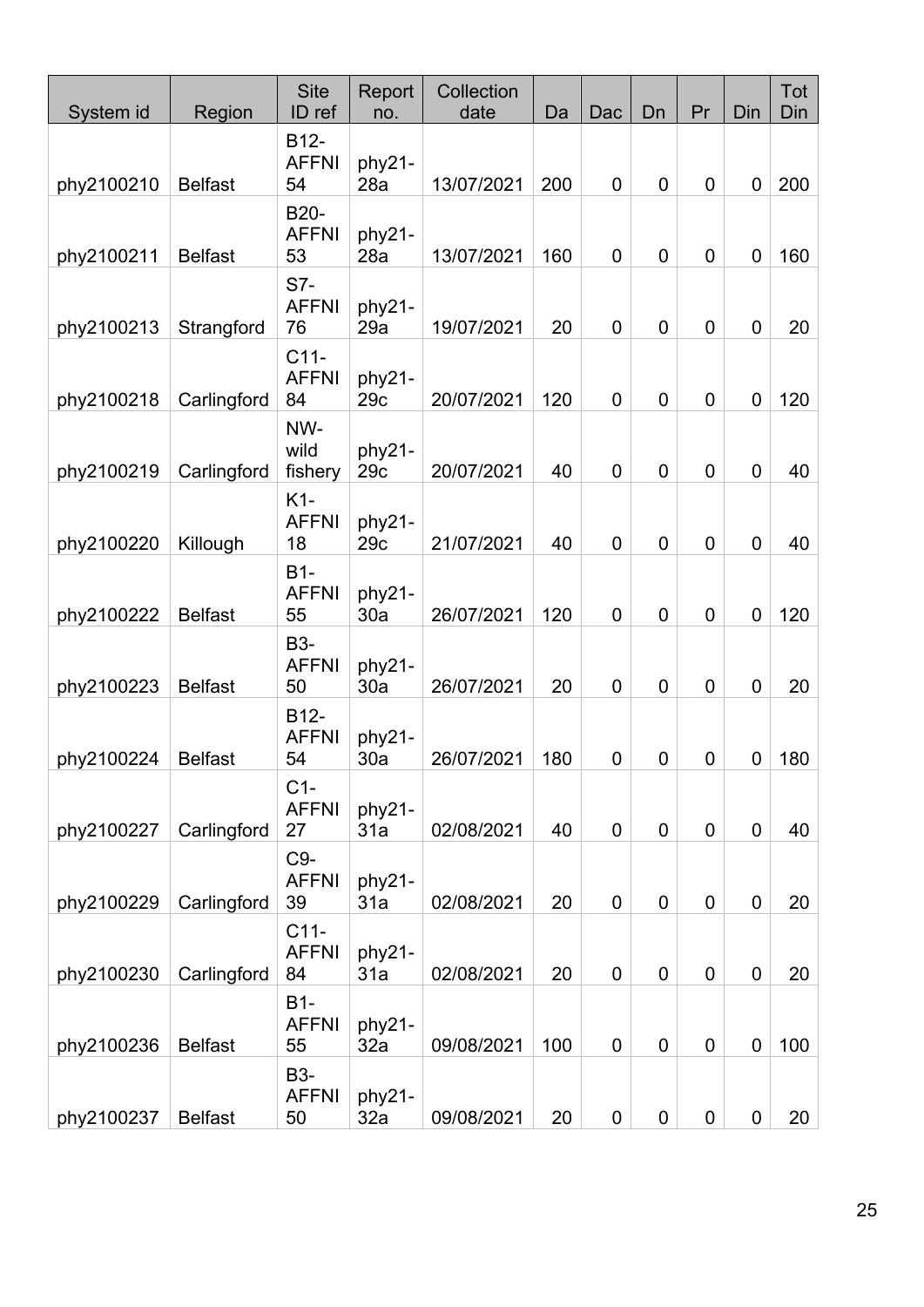| System id  | Region         | <b>Site</b><br>ID ref                   | Report<br>no.             | Collection<br>date | Da          | Dac         | Dn             | Pr               | Din            | Tot<br>Din |
|------------|----------------|-----------------------------------------|---------------------------|--------------------|-------------|-------------|----------------|------------------|----------------|------------|
| phy2100238 | <b>Belfast</b> | B <sub>12</sub> -<br><b>AFFNI</b><br>54 | phy21-<br>32a             | 09/08/2021         | 440         | 0           | $\mathbf 0$    | 0                | 20             | 460        |
| phy2100244 | Carlingford    | $C11-$<br><b>AFFNI</b><br>84            | phy21-<br>33a             | 16/08/2021         | 20          | $\mathbf 0$ | $\overline{0}$ | 0                | $\mathbf 0$    | 20         |
| phy2100253 | <b>Belfast</b> | <b>B3-</b><br><b>AFFNI</b><br>50        | phy21-<br>34a             | 23/08/2021         | 20          | 0           | 0              | 0                | $\mathbf 0$    | 20         |
| Phy2100254 | <b>Belfast</b> | B12-<br><b>AFFNI</b><br>54              | phy21-<br>34a             | 23/08/2021         | 40          | 0           | $\overline{0}$ | $\boldsymbol{0}$ | $\overline{0}$ | 40         |
| phy2100257 | Strangford     | S <sub>2</sub> -<br><b>AFFNI</b><br>42  | phy21-<br>35a             | 31/08/2021         | 20          | 0           | 0              | $\mathbf 0$      | $\overline{0}$ | 20         |
| phy2100264 | <b>Belfast</b> | <b>B1-</b><br><b>AFFNI</b><br>55        | phy21-<br>36a             | 06/09/2021         | 400         | 0           | $\overline{0}$ | $\boldsymbol{0}$ | $\mathbf 0$    | 400        |
| phy2100265 | <b>Belfast</b> | <b>B3-</b><br><b>AFFNI</b><br>50        | phy21-<br>36a             | 06/09/2021         | 640         | $\mathbf 0$ | $\overline{0}$ | $\boldsymbol{0}$ | $\mathbf 0$    | 640        |
| phy2100266 | <b>Belfast</b> | B <sub>12</sub> -<br><b>AFFNI</b><br>54 | phy21-<br>36a             | 06/09/2021         | 660         | 0           | $\mathbf 0$    | 0                | $\mathbf 0$    | 660        |
| phy2100267 | <b>Belfast</b> | B20-<br><b>AFFNI</b><br>53              | phy21-<br>36a             | 06/09/2021         | 240         | 0           | $\mathbf 0$    | 0                | 0              | 240        |
| phy2100270 | <b>Belfast</b> | $B1-$<br><b>AFFNI</b><br>55             | phy21-<br>37a             | 13/09/2021         | 20          | 0           | $\mathbf 0$    | 0                | $\mathbf 0$    | 20         |
| phy2100271 | <b>Belfast</b> | <b>B3-</b><br><b>AFFNI</b><br>50        | phy21-<br>37a             | 13/09/2021         | 200         | $\mathbf 0$ | $\overline{0}$ | $\boldsymbol{0}$ | $\mathbf 0$    | 200        |
| phy2100272 | <b>Belfast</b> | B12-<br><b>AFFNI</b><br>54              | phy21-<br>37a             | 13/09/2021         | 220         | $\mathbf 0$ | $\mathbf 0$    | 0                | $\mathbf 0$    | 220        |
| phy2100275 | Carlingford    | C7-<br><b>AFFNI</b><br>73               | phy21-<br>37 <sub>b</sub> | 13/09/2021         | $\mathbf 0$ | 20          | $\mathbf 0$    | $\mathbf 0$      | $\mathbf 0$    | 20         |
| phy2100276 | Carlingford    | C9-<br><b>AFFNI</b><br>39               | phy21-<br>37 <sub>b</sub> | 13/09/2021         | 0           | 20          | $\mathbf 0$    | 0                | $\mathbf 0$    | 20         |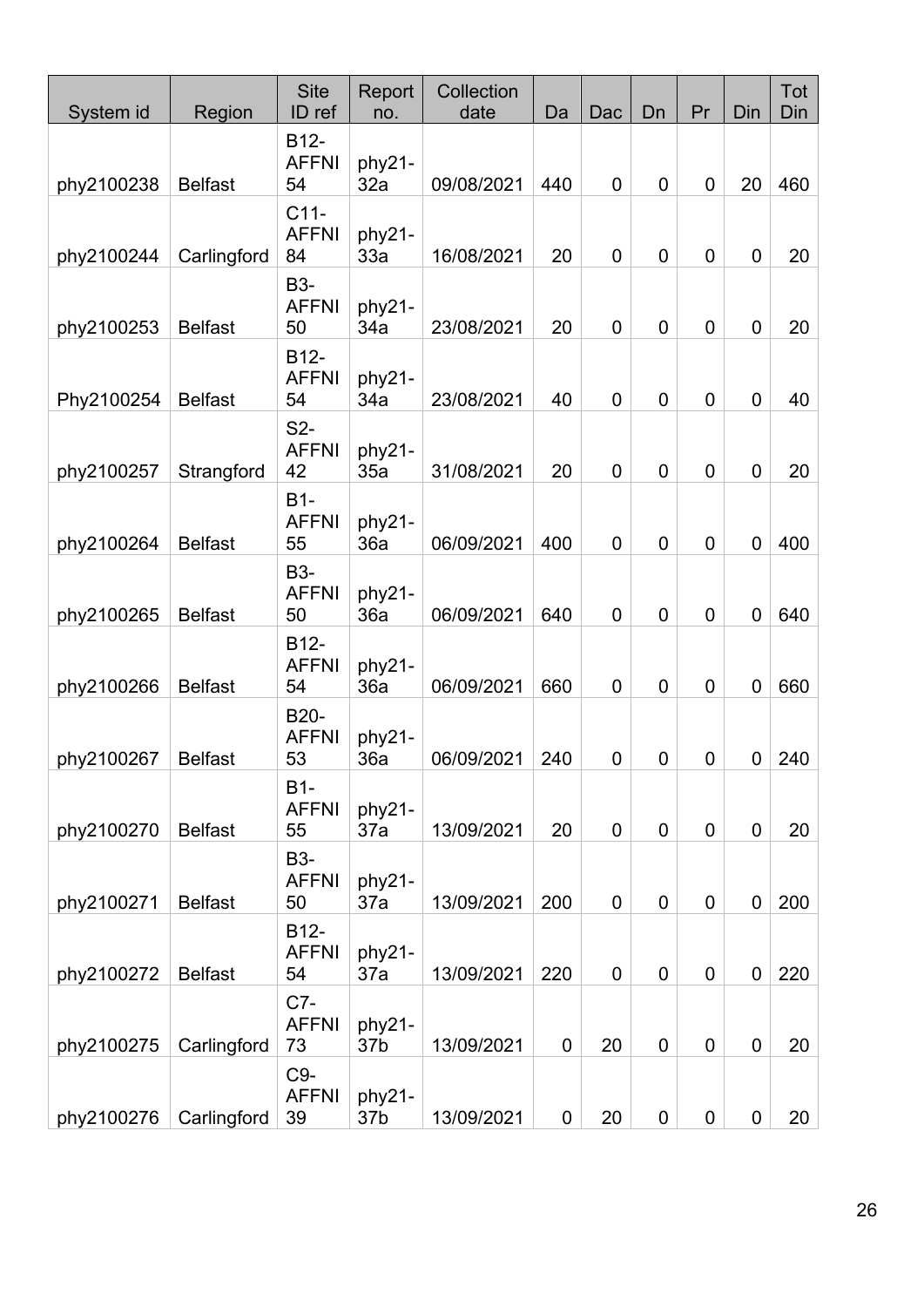| System id  | Region         | <b>Site</b><br>ID ref                   | Report<br>no.             | Collection<br>date | Da  | Dac            | Dn             | Pr          | Din            | Tot<br>Din |
|------------|----------------|-----------------------------------------|---------------------------|--------------------|-----|----------------|----------------|-------------|----------------|------------|
| phy2100277 | Carlingford    | $C11-$<br><b>AFFNI</b><br>84            | phy21-<br>37 <sub>b</sub> | 13/09/2021         | 20  | 0              | 0              | 0           | $\overline{0}$ | 20         |
| phy2100284 | <b>Belfast</b> | $B1-$<br><b>AFFNI</b><br>55             | phy21-<br>38a             | 20/09/2021         | 80  | 0              | 0              | $\mathbf 0$ | $\overline{0}$ | 80         |
| phy2100285 | <b>Belfast</b> | <b>B3-</b><br><b>AFFNI</b><br>50        | phy21-<br>38a             | 20/09/2021         | 100 | $\overline{0}$ | $\overline{0}$ | $\mathbf 0$ | $\overline{0}$ | 100        |
| phy2100286 | <b>Belfast</b> | B <sub>12</sub> -<br><b>AFFNI</b><br>54 | phy21-<br>38a             | 20/09/2021         | 40  | $\overline{0}$ | $\overline{0}$ | 0           | $\overline{0}$ | 40         |
| phy2100292 | Carlingford    | NW-<br>wild<br>fishery                  | phy21-<br>39a             | 27/09/2021         | 20  | 0              | 0              | $\mathbf 0$ | $\overline{0}$ | 20         |
| phy2100295 | Strangford     | S <sub>2</sub> -<br><b>AFFNI</b><br>42  | phy21-<br>39b             | 28/09/2021         | 20  | 20             | $\overline{0}$ | $\mathbf 0$ | $\overline{0}$ | 40         |
| phy2100310 | Larne          | $L3-$<br><b>AFFNI</b><br>88             | phy21-<br>41 <sub>b</sub> | 12/10/2021         | 20  | 0              | 0              | $\mathbf 0$ | $\mathbf 0$    | 20         |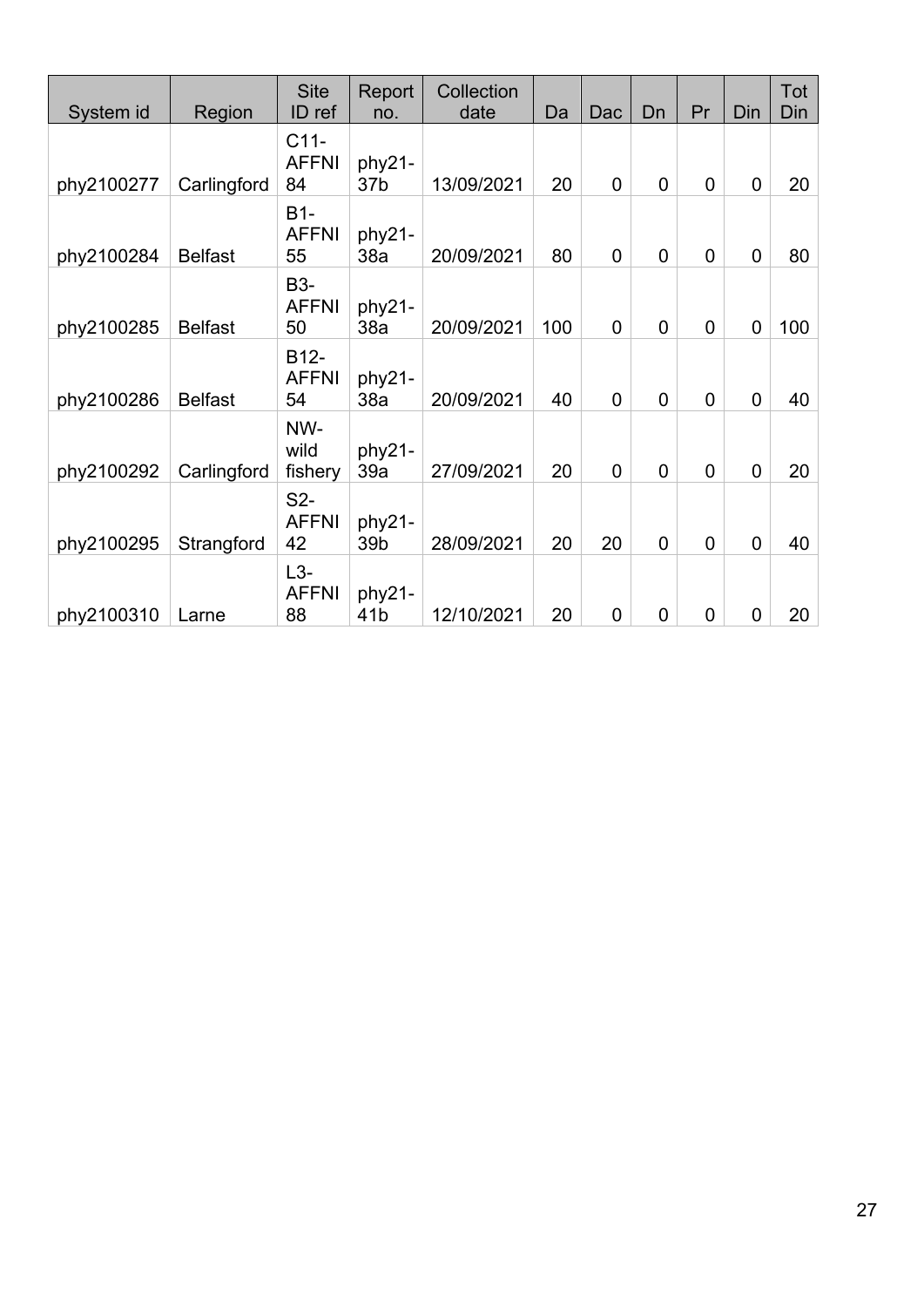**Table 8 - Positive occurrences of** *Pseudo-nitzschia* **spp. (cells L-1) in 2021**

| System id  | Region         | Site ID ref              | Report no. | Collection<br>date | Pseudo-<br>nitzschia<br>spp. |
|------------|----------------|--------------------------|------------|--------------------|------------------------------|
|            |                |                          |            |                    |                              |
| phy2100002 | <b>Belfast</b> | B1-AFFNI 55<br>C11-AFFNI | phy21-02a  | 10/01/2021         | 40                           |
| phy2100011 | Carlingford    | 84                       | phy21-02b  | 11/01/2021         | 80                           |
| phy2100016 | Strangford     | S7-AFFNI 76              | phy21-03a  | 18/01/2021         | 120                          |
| phy2100018 | Foyle          | PA3-wild<br>fishery      | phy21-03a  | 18/01/2021         | 80                           |
| phy2100042 | Carlingford    | C11-AFFNI<br>84          | phy21-06c  | 09/02/2021         | 40                           |
| phy2100058 | Larne          | L3-AFFNI 88              | phy21-08b  | 23/02/2021         | 80                           |
| phy2100068 | <b>Belfast</b> | B1-AFFNI 55              | phy21-10a  | 08/03/2021         | 220                          |
| phy2100069 | <b>Belfast</b> | B3-AFFNI 50              | phy21-10a  | 08/03/2021         | 140                          |
| phy2100071 | <b>Belfast</b> | <b>B20-AFFNI</b><br>53   | phy21-10a  | 08/03/2021         | 460                          |
| phy2100084 | <b>Belfast</b> | B1-AFFNI 55              | phy21-12a  | 22/03/2021         | 160                          |
| phy2100085 | <b>Belfast</b> | B3-AFFNI 50              | phy21-12a  | 22/03/2021         | 120                          |
| phy2100086 | <b>Belfast</b> | B12-AFFNI<br>54          | phy21-12a  | 22/03/2021         | 140                          |
| phy2100087 | <b>Belfast</b> | <b>B20-AFFNI</b><br>53   | phy21-12a  | 22/03/2021         | 160                          |
| phy2100092 | Carlingford    | C9-AFFNI 39              | phy21-12b  | 22/03/2021         | 40                           |
| phy2100093 | Carlingford    | C11-AFFNI<br>84          | phy21-12b  | 22/03/2021         | 140                          |
| phy2100094 | Carlingford    | NW-wild<br>fishery       | phy21-12b  | 22/03/2021         | 40                           |
| phy2100095 | Larne          | L3-AFFNI 88              | phy21-12c  | 22/03/2021         | 120                          |
| phy2100099 | Strangford     | S2-AFFNI 42              | phy21-13a  | 30/03/2021         | 120                          |
| phy2100101 | Dundrum        | <b>DB1-AFFNI</b><br>95A  | phy21-14a  | 07/04/2021         | 3280                         |
| phy2100108 | Carlingford    | C9-AFFNI 39              | phy21-14b  | 07/04/2021         | 80                           |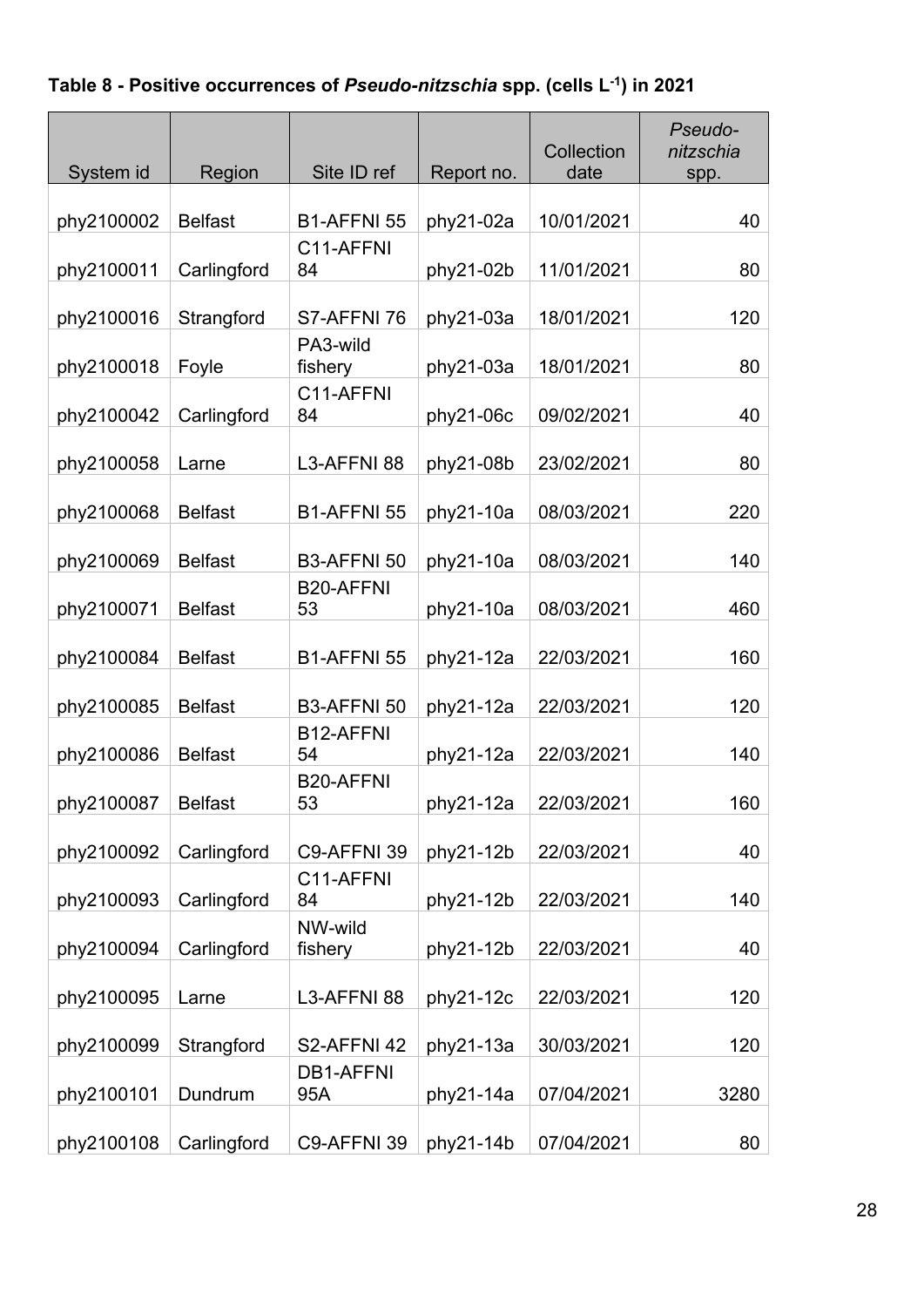| System id  | Region         | Site ID ref             | Report no. | Collection<br>date | Pseudo-<br>nitzschia<br>spp. |
|------------|----------------|-------------------------|------------|--------------------|------------------------------|
|            |                | C11-AFFNI               |            |                    |                              |
| phy2100109 | Carlingford    | 84                      | phy21-14b  | 07/04/2021         | 540                          |
| phy2100110 | Carlingford    | NW-wild<br>fishery      | phy21-14b  | 07/04/2021         | 660                          |
| phy2100111 | Killough       | K1-AFFNI 18             | phy21-15a  | 12/04/2021         | 80                           |
| phy2100112 | Dundrum        | <b>DB1-AFFNI</b><br>95A | phy21-15a  | 12/04/2021         | 700                          |
| phy2100113 | Foyle          | PA3-wild<br>fishery     | phy21-15b  | 12/04/2021         | 160                          |
| phy2100114 | Foyle          | PA4-wild<br>fishery     | phy21-15b  | 12/04/2021         | 240                          |
|            |                |                         |            |                    |                              |
| phy2100116 | Strangford     | S2-AFFNI 42             | phy21-15b  | 13/04/2021         | 80                           |
| phy2100117 | Larne          | L3-AFFNI 88             | phy21-15c  | 13/04/2021         | 280                          |
| phy2100118 | <b>Belfast</b> | B1-AFFNI 55             | phy21-16a  | 19/04/2021         | 80                           |
| phy2100119 | <b>Belfast</b> | B3-AFFNI 50             | phy21-16a  | 19/04/2021         | 220                          |
| phy2100120 | <b>Belfast</b> | B12-AFFNI<br>54         | phy21-16a  | 19/04/2021         | 140                          |
| phy2100122 | Carlingford    | NW-wild<br>fishery      | phy21-16b  | 19/04/2021         | 420                          |
| phy2100126 | Carlingford    | C11-AFFNI<br>84         | phy21-16b  | 19/04/2021         | 140                          |
|            |                |                         |            |                    |                              |
| phy2100127 | Killough       | K1-AFFNI 18             | phy21-17a  | 26/04/2021         | 300                          |
| phy2100131 | Larne          | L3-AFFNI 88             | phy21-17b  | 26/04/2021         | 80                           |
| phy2100132 | Foyle          | PA3-wild<br>fishery     | phy21-17b  | 26/04/2021         | 494400                       |
| phy2100133 | Foyle          | PA4-wild<br>fishery     | phy21-17b  | 26/04/2021         | 3400                         |
| phy2100139 | <b>Belfast</b> | B1-AFFNI 55             | phy21-19a  | 10/05/2021         | 320                          |
|            |                | B12-AFFNI               |            |                    |                              |
| phy2100141 | <b>Belfast</b> | 54                      | phy21-19a  | 10/05/2021         | 500                          |
| phy2100147 | Larne          | L3-AFFNI 88             | phy21-19b  | 11/05/2021         | 140                          |
| phy2100153 | Killough       | K1-AFFNI 18             | phy21-21a  | 24/05/2021         | 120                          |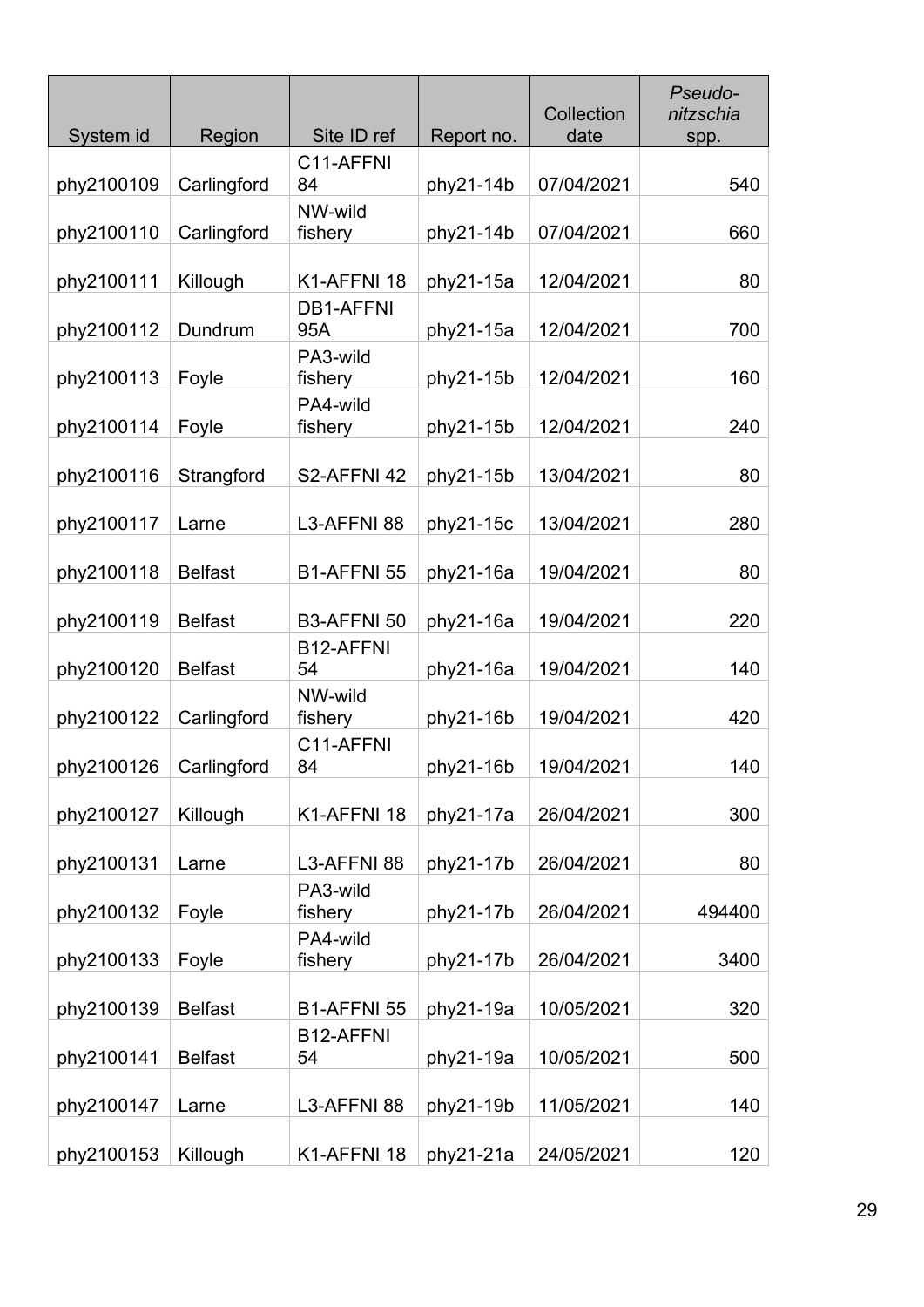| System id  | Region         | Site ID ref                  | Report no. | Collection<br>date | Pseudo-<br>nitzschia<br>spp. |
|------------|----------------|------------------------------|------------|--------------------|------------------------------|
| phy2100155 | <b>Belfast</b> | B1-AFFNI 55                  | phy21-21a  | 24/05/2021         | 200                          |
| phy2100157 | <b>Belfast</b> | B <sub>12</sub> -AFFNI<br>54 | phy21-21a  | 24/05/2021         | 60                           |
| phy2100159 | Strangford     | S7-AFFNI 76                  | phy21-21b  | 24/05/2021         | 40                           |
| phy2100162 | <b>Belfast</b> | B1-AFFNI 55                  | phy21-22a  | 01/06/2021         | 420                          |
| phy2100164 | <b>Belfast</b> | B12-AFFNI<br>54              | phy21-22a  | 01/06/2021         | 300                          |
| phy2100165 | <b>Belfast</b> | <b>B20-AFFNI</b><br>53       | phy21-22a  | 01/06/2021         | 60                           |
| phy2100171 | Strangford     | S7-AFFNI 76                  | phy21-23a  | 07/06/2021         | 220                          |
| phy2100172 | Strangford     | S2-AFFNI 42                  | phy21-23a  | 08/06/2021         | 80                           |
| phy2100176 | Carlingford    | C11-AFFNI<br>84              | phy21-23b  | 08/06/2021         | 40                           |
| phy2100178 | Killough       | K1-AFFNI 18                  | phy21-23b  | 09/06/2021         | 2060                         |
| phy2100180 | <b>Belfast</b> | B1-AFFNI 55                  | phy21-24a  | 14/06/2021         | 1140                         |
| phy2100181 | <b>Belfast</b> | B3-AFFNI 50                  | phy21-24a  | 14/06/2021         | 640                          |
| phy2100182 | <b>Belfast</b> | B12-AFFNI<br>54              | phy21-24a  | 14/06/2021         | 1800                         |
| phy2100183 | <b>Belfast</b> | <b>B20-AFFNI</b><br>53       | phy21-24a  | 14/06/2021         | 1500                         |
| phy2100184 | Larne          | L3-AFFNI 88                  | phy21-24b  | 15/06/2021         | 40                           |
| Phy2100186 | Killough       | K1-AFFNI 18                  | phy21-25a  | 21/06/2021         | 51320                        |
| phy2100187 | Dundrum        | <b>DB1-AFFNI</b><br>95A      | phy21-25a  | 21/06/2021         | 6140                         |
| phy2100188 | Strangford     | S2-AFFNI 42                  | phy21-25b  | 22/06/2021         | 480                          |
| phy2100189 | <b>Belfast</b> | B1-AFFNI 55                  | phy21-26a  | 28/06/2021         | 1200                         |
| phy2100190 | <b>Belfast</b> | B3-AFFNI 50                  | phy21-26a  | 28/06/2021         | 940                          |
| phy2100191 | <b>Belfast</b> | B12-AFFNI<br>54              | phy21-26a  | 28/06/2021         | 2280                         |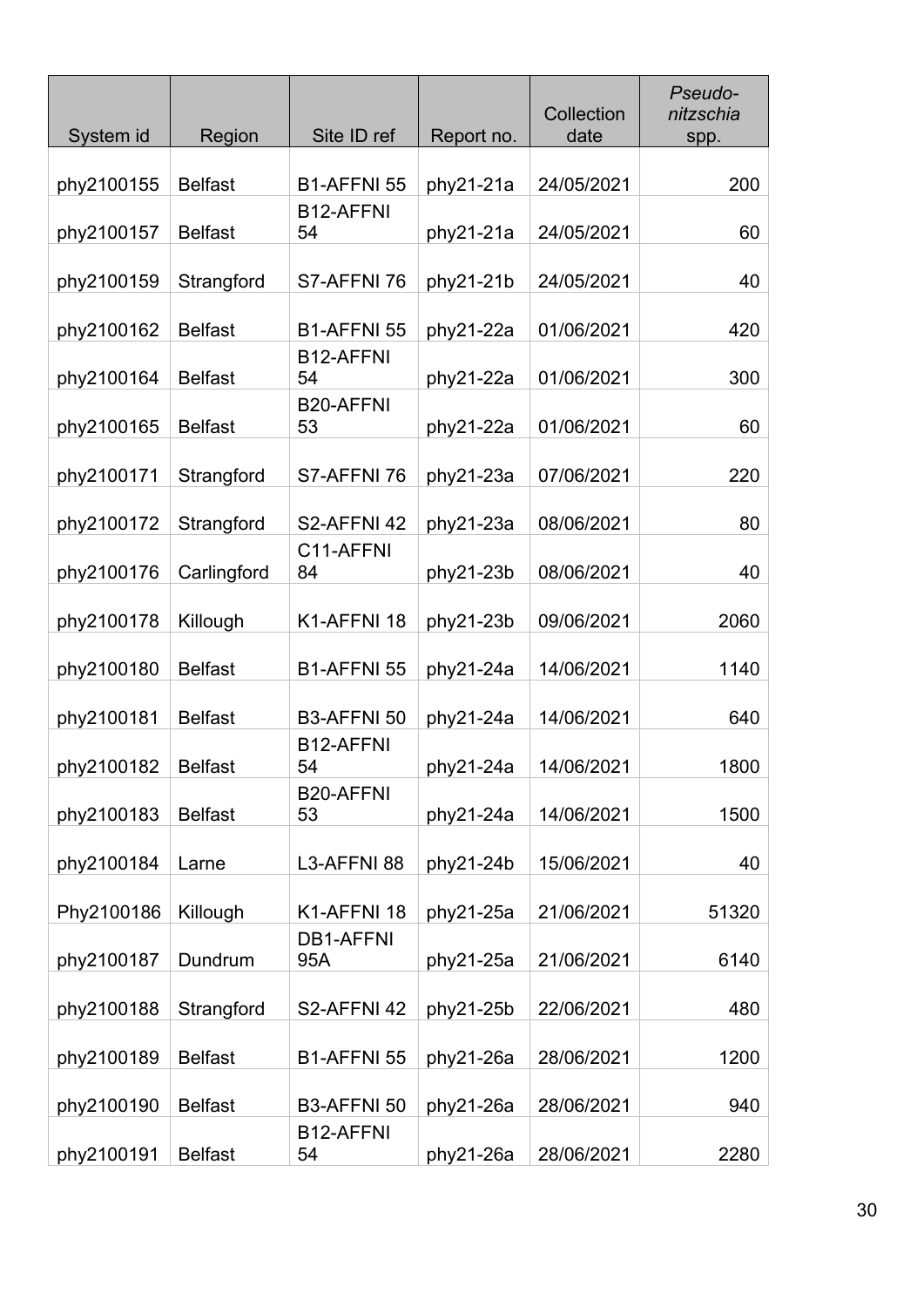| System id  | Region         | Site ID ref            | Report no. | Collection<br>date | Pseudo-<br>nitzschia<br>spp. |
|------------|----------------|------------------------|------------|--------------------|------------------------------|
|            |                |                        |            |                    |                              |
| phy2100192 | <b>Belfast</b> | <b>B20-AFFNI</b><br>53 | phy21-26a  | 28/06/2021         | 16600                        |
| phy2100193 | Carlingford    | C1-AFFNI 27            | phy21-26b  | 28/06/2021         | 320                          |
| phy2100194 | Carlingford    | C7-AFFNI 73            | phy21-26b  | 28/06/2021         | 280                          |
| phy2100195 | Carlingford    | C9-AFFNI 39            | phy21-26b  | 28/06/2021         | 120                          |
| phy2100196 | Carlingford    | C11-AFFNI<br>84        | phy21-26b  | 28/06/2021         | 1660                         |
| phy2100197 | Carlingford    | NW-wild<br>fishery     | phy21-26b  | 28/06/2021         | 80                           |
| phy2100198 | Larne          | L3-AFFNI 88            | phy21-26b  | 28/06/2021         | 1220                         |
| phy2100199 | Strangford     | S2-AFFNI 42            | phy21-27a  | 05/07/2021         | 60                           |
| phy2100200 | Strangford     | S7-AFFNI 76            | phy21-27a  | 05/07/2021         | 520                          |
| phy2100202 | Carlingford    | C7-AFFNI 73            | phy21-27b  | 06/07/2021         | 160                          |
| phy2100203 | Carlingford    | C9-AFFNI 39            | phy21-27b  | 06/07/2021         | 80                           |
| phy2100204 | Carlingford    | C11-AFFNI<br>84        | phy21-27b  | 06/07/2021         | 140                          |
| phy2100205 | Carlingford    | NW-wild<br>fishery     | phy21-27b  | 06/07/2021         | 60                           |
| phy2100206 | Killough       | K1-AFFNI 18            | phy21-27b  | 07/07/2021         | 13220                        |
| phy2100208 | <b>Belfast</b> | B1-AFFNI 55            | phy21-28a  | 13/07/2021         | 1360                         |
| phy2100209 | <b>Belfast</b> | B3-AFFNI 50            | phy21-28a  | 13/07/2021         | 740                          |
|            |                | B12-AFFNI              |            |                    |                              |
| phy2100210 | <b>Belfast</b> | 54<br><b>B20-AFFNI</b> | phy21-28a  | 13/07/2021         | 1280                         |
| phy2100211 | <b>Belfast</b> | 53                     | phy21-28a  | 13/07/2021         | 2500                         |
| phy2100213 | Strangford     | S7-AFFNI 76            | phy21-29a  | 19/07/2021         | 620                          |
| phy2100214 | Strangford     | S2-AFFNI 42            | phy21-29b  | 20/07/2021         | 80                           |
| phy2100215 | Carlingford    | C1-AFFNI 27            | phy21-29c  | 20/07/2021         | 300                          |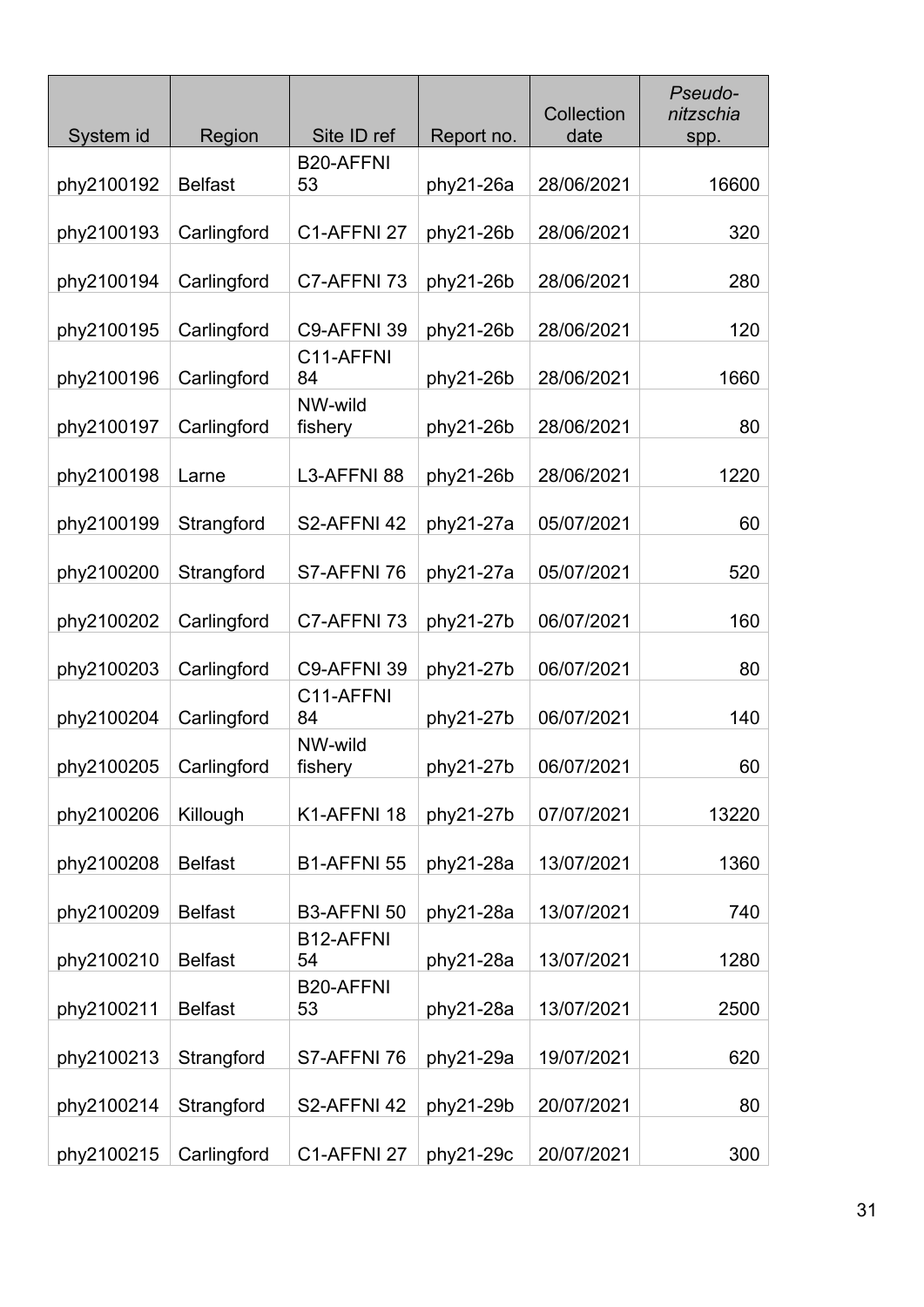| System id  | Region         | Site ID ref            | Report no. | Collection<br>date | Pseudo-<br>nitzschia<br>spp. |
|------------|----------------|------------------------|------------|--------------------|------------------------------|
| phy2100216 | Carlingford    | C7-AFFNI 73            | phy21-29c  | 20/07/2021         | 2820                         |
| phy2100217 | Carlingford    | C9-AFFNI 39            | phy21-29c  | 20/07/2021         | 1100                         |
| phy2100218 | Carlingford    | C11-AFFNI<br>84        | phy21-29c  | 20/07/2021         | 5200                         |
| phy2100219 | Carlingford    | NW-wild<br>fishery     | phy21-29c  | 20/07/2021         | 40                           |
| phy2100220 | Killough       | K1-AFFNI 18            | phy21-29c  | 21/07/2021         | 1740                         |
| phy2100222 | <b>Belfast</b> | <b>B1-AFFNI 55</b>     | phy21-30a  | 26/07/2021         | 410                          |
| phy2100223 | <b>Belfast</b> | B3-AFFNI 50            | phy21-30a  | 26/07/2021         | 2700                         |
| phy2100224 | <b>Belfast</b> | B12-AFFNI<br>54        | phy21-30a  | 26/07/2021         | 3140                         |
| phy2100225 | <b>Belfast</b> | <b>B20-AFFNI</b><br>53 | phy21-30a  | 26/07/2021         | 2760                         |
| phy2100226 | Larne          | L3-AFFNI 88            | phy21-30a  | 26/07/2021         | 200                          |
| phy2100227 | Carlingford    | C1-AFFNI 27            | phy21-31a  | 02/08/2021         | 40                           |
| phy2100228 | Carlingford    | C7-AFFNI 73            | phy21-31a  | 02/08/2021         | 300                          |
| phy2100229 | Carlingford    | C9-AFFNI 39            | phy21-31a  | 02/08/2021         | 120                          |
| phy2100231 | Carlingford    | NW-wild<br>fishery     | phy21-31a  | 02/08/2021         | 140                          |
| phy2100232 | Strangford     | S2-AFFNI 42            | phy21-31a  | 03/08/2021         | 740                          |
| phy2100233 | Strangford     | S7-AFFNI 76            | phy21-31a  | 03/08/2021         | 1280                         |
| phy2100234 | Killough       | K1-AFFNI 18            | phy21-31b  | 04/08/2021         | 2060                         |
| phy2100236 | <b>Belfast</b> | B1-AFFNI 55            | phy21-32a  | 09/08/2021         | 940                          |
| phy2100237 | <b>Belfast</b> | B3-AFFNI 50            | phy21-32a  | 09/08/2021         | 2700                         |
| phy2100238 | <b>Belfast</b> | B12-AFFNI<br>54        | phy21-32a  | 09/08/2021         | 1300                         |
| phy2100239 | <b>Belfast</b> | <b>B20-AFFNI</b><br>53 | phy21-32a  | 09/08/2021         | 680                          |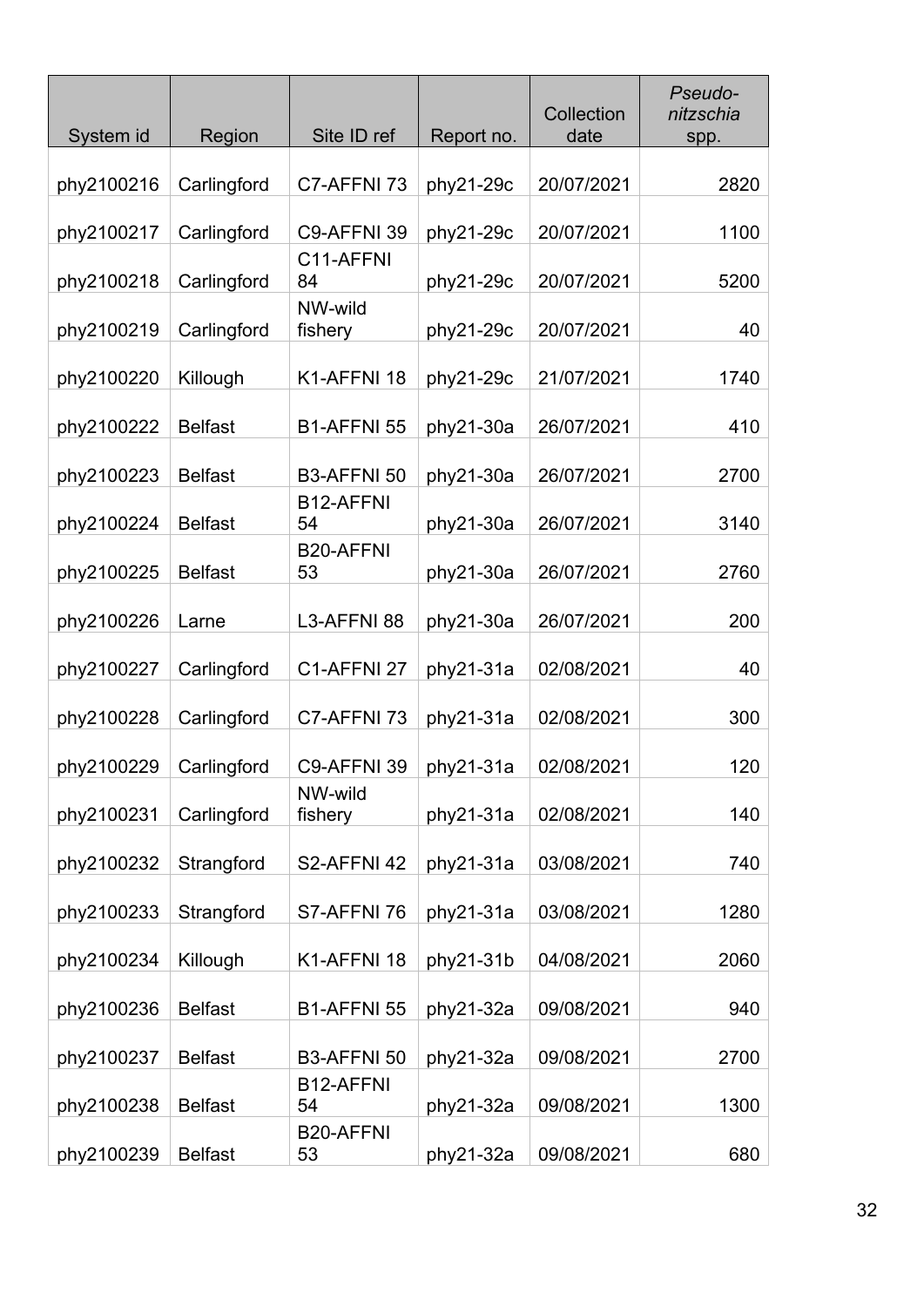| System id  | Region         | Site ID ref                  | Report no. | Collection<br>date | Pseudo-<br>nitzschia<br>spp. |
|------------|----------------|------------------------------|------------|--------------------|------------------------------|
| phy2100240 | Larne          | L3-AFFNI 88                  | phy21-32b  | 09/08/2021         | 320                          |
| phy2100242 | Carlingford    | C7-AFFNI 73                  | phy21-33a  | 16/08/2021         | 200                          |
| phy2100243 | Carlingford    | C9-AFFNI 39                  | phy21-33a  | 16/08/2021         | 200                          |
| phy2100244 | Carlingford    | C11-AFFNI<br>84              | phy21-33a  | 16/08/2021         | 180                          |
| phy2100245 | Carlingford    | NW-wild<br>fishery           | phy21-33a  | 16/08/2021         | 580                          |
| phy2100246 | Strangford     | S2-AFFNI 42                  | phy21-33a  | 17/08/2021         | 80                           |
| phy2100247 | Strangford     | S7-AFFNI 76                  | phy21-33a  | 17/08/2021         | 260                          |
| phy2100248 | Killough       | K1-AFFNI 18                  | phy21-33a  | 18/08/2021         | 740                          |
| phy2100249 | Dundrum        | <b>DB1-AFFNI</b><br>95A      | phy21-33a  | 18/08/2021         | 3080                         |
| phy2100250 | Killough       | K1-AFFNI 18                  | phy21-34a  | 23/08/2021         | 18740                        |
| phy2100251 | Dundrum        | <b>DB1-AFFNI</b><br>95A      | phy21-34a  | 23/08/2021         | 9580                         |
| phy2100252 | <b>Belfast</b> | B1-AFFNI 55                  | phy21-34a  | 23/08/2021         | 380                          |
| phy2100253 | <b>Belfast</b> | B3-AFFNI 50                  | phy21-34a  | 23/08/2021         | 560                          |
| Phy2100254 | <b>Belfast</b> | B <sub>12</sub> -AFFNI<br>54 | phy21-34a  | 23/08/2021         | 580                          |
| phy2100255 | <b>Belfast</b> | <b>B20-AFFNI</b><br>53       | phy21-34a  | 23/08/2021         | 220                          |
| phy2100256 | Larne          | L3-AFFNI 88                  | phy21-34b  | 24/08/2021         | 120                          |
| phy2100257 | Strangford     | S2-AFFNI 42                  | phy21-35a  | 31/08/2021         | 80                           |
| phy2100259 | Carlingford    | C1-AFFNI 27                  | phy21-35b  | 31/08/2021         | 1480                         |
| phy2100260 | Carlingford    | C7-AFFNI 73                  | phy21-35b  | 31/08/2021         | 220                          |
| phy2100261 | Carlingford    | C9-AFFNI 39                  | phy21-35b  | 31/08/2021         | 860                          |
| phy2100262 | Carlingford    | C11-AFFNI<br>84              | phy21-35b  | 31/08/2021         | 1920                         |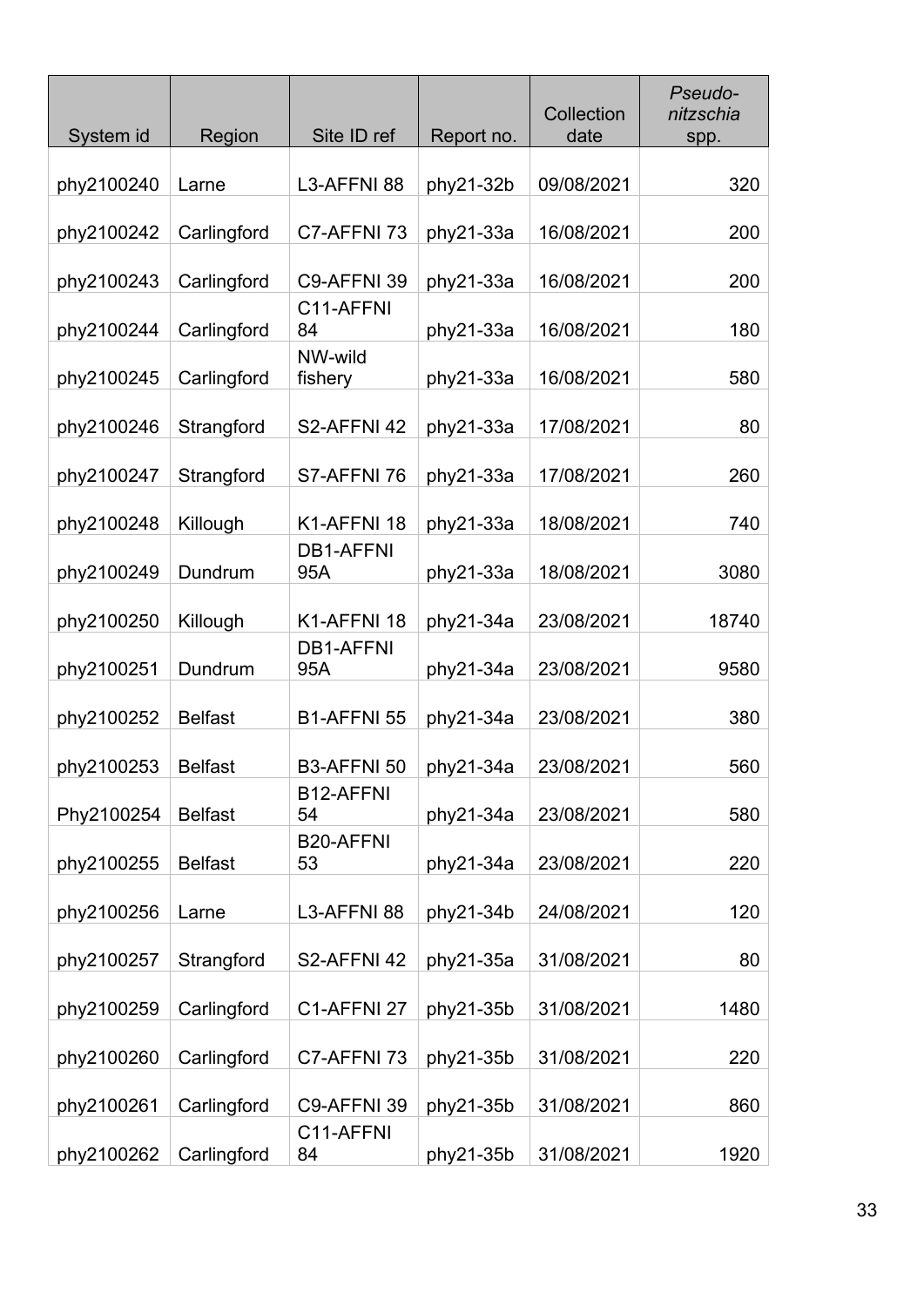| System id  | Region         | Site ID ref             | Report no. | Collection<br>date | Pseudo-<br>nitzschia<br>spp. |
|------------|----------------|-------------------------|------------|--------------------|------------------------------|
| phy2100263 | Carlingford    | NW-wild<br>fishery      | phy21-35b  | 31/08/2021         | 820                          |
| phy2100264 | <b>Belfast</b> | B1-AFFNI 55             | phy21-36a  | 06/09/2021         | 12740                        |
| phy2100265 | <b>Belfast</b> | B3-AFFNI 50             | phy21-36a  | 06/09/2021         | 6940                         |
| phy2100266 | <b>Belfast</b> | B12-AFFNI<br>54         | phy21-36a  | 06/09/2021         | 12520                        |
| phy2100267 | <b>Belfast</b> | <b>B20-AFFNI</b><br>53  | phy21-36a  | 06/09/2021         | 4480                         |
| phy2100268 | Killough       | K1-AFFNI 18             | phy21-36b  | 06/09/2021         | 5160                         |
| phy2100269 | Dundrum        | <b>DB1-AFFNI</b><br>95A | phy21-36b  | 06/09/2021         | 2820                         |
| phy2100270 | <b>Belfast</b> | B1-AFFNI 55             | phy21-37a  | 13/09/2021         | 9620                         |
| phy2100271 | <b>Belfast</b> | B3-AFFNI 50             | phy21-37a  | 13/09/2021         | 8860                         |
| phy2100272 | <b>Belfast</b> | B12-AFFNI<br>54         | phy21-37a  | 13/09/2021         | 2760                         |
| phy2100273 | <b>Belfast</b> | <b>B20-AFFNI</b><br>53  | phy21-37a  | 13/09/2021         | 800                          |
| phy2100275 | Carlingford    | C7-AFFNI 73             | phy21-37b  | 13/09/2021         | 80                           |
| phy2100276 | Carlingford    | C9-AFFNI 39             | phy21-37b  | 13/09/2021         | 560                          |
| phy2100277 | Carlingford    | C11-AFFNI<br>84         | phy21-37b  | 13/09/2021         | 1040                         |
| phy2100278 | Carlingford    | NW-wild<br>fishery      | phy21-37b  | 13/09/2021         | 80                           |
| phy2100280 | Strangford     | S2-AFFNI 42             | phy21-37c  | 14/09/2021         | 2920                         |
| phy2100281 | Strangford     | S7-AFFNI 76             | phy21-37c  | 14/09/2021         | 1420                         |
| phy2100282 | Killough       | K1-AFFNI 18             | phy21-38b  | 20/09/2021         | 9860                         |
| phy2100283 | Dundrum        | <b>DB1-AFFNI</b><br>95A | phy21-38b  | 20/09/2021         | 19160                        |
| phy2100284 | <b>Belfast</b> | B1-AFFNI 55             | phy21-38a  | 20/09/2021         | 21600                        |
| phy2100285 | <b>Belfast</b> | B3-AFFNI 50             | phy21-38a  | 20/09/2021         | 22160                        |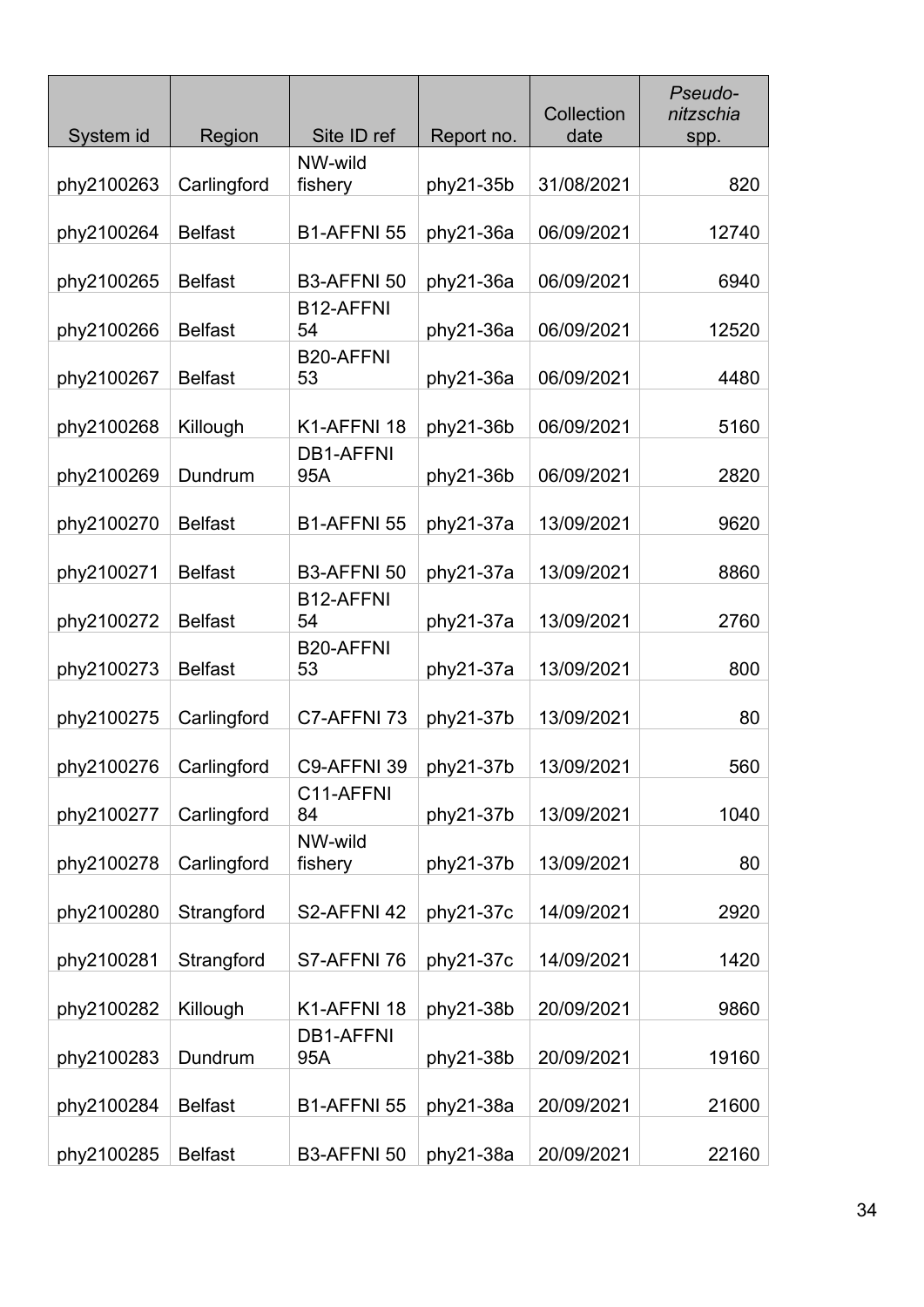| System id  | Region         | Site ID ref             | Report no. | Collection<br>date | Pseudo-<br>nitzschia<br>spp. |
|------------|----------------|-------------------------|------------|--------------------|------------------------------|
|            |                | B12-AFFNI               |            |                    |                              |
| phy2100286 | <b>Belfast</b> | 54                      | phy21-38a  | 20/09/2021         | 16880                        |
| phy2100287 | <b>Belfast</b> | <b>B20-AFFNI</b><br>53  | phy21-38a  | 20/09/2021         | 8220                         |
| phy2100292 | Carlingford    | NW-wild<br>fishery      | phy21-39a  | 27/09/2021         | 140                          |
| phy2100293 | Larne          | L3-AFFNI 88             | phy21-39a  | 27/09/2021         | 40                           |
| phy2100294 | Strangford     | S7-AFFNI 76             | phy21-39b  | 27/09/2021         | 460                          |
| phy2100295 | Strangford     | S2-AFFNI 42             | phy21-39b  | 28/09/2021         | 47720                        |
| phy2100296 | Killough       | K1-AFFNI 18             | phy21-40a  | 05/10/2021         | 11920                        |
| phy2100297 | Dundrum        | <b>DB1-AFFNI</b><br>95A | phy21-40a  | 05/10/2021         | 9000                         |
| phy2100299 | <b>Belfast</b> | B1-AFFNI 55             | phy21-41a  | 11/10/2021         | 140                          |
| phy2100300 | <b>Belfast</b> | B3-AFFNI 50             | phy21-41a  | 11/10/2021         | 80                           |
| phy2100301 | <b>Belfast</b> | B12-AFFNI<br>54         | phy21-41a  | 11/10/2021         | 180                          |
| phy2100302 | <b>Belfast</b> | <b>B20-AFFNI</b><br>53  | phy21-41a  | 11/10/2021         | 320                          |
| phy2100308 | Foyle          | PA3-wild<br>fishery     | phy21-41c  | 11/10/2021         | 720                          |
| phy2100309 | Foyle          | PA4-wild<br>fishery     | phy21-41c  | 11/10/2021         | 320                          |
| phy2100310 | Larne          | L3-AFFNI 88             | phy21-41b  | 12/10/2021         | 80                           |
| phy2100312 | Killough       | K1-AFFNI 18             | phy21-42a  | 19/10/2021         | 860                          |
| phy2100313 | Dundrum        | <b>DB1-AFFNI</b><br>95A | phy21-42a  | 19/10/2021         | 8040                         |
| phy2100314 | <b>Belfast</b> | B1-AFFNI 55             | phy21-43a  | 25/10/2021         | 120                          |
| phy2100315 | <b>Belfast</b> | B3-AFFNI 50             | phy21-43a  | 25/10/2021         | 40                           |
| phy2100317 | <b>Belfast</b> | <b>B20-AFFNI</b><br>53  | phy21-43a  | 25/10/2021         | 80                           |
| phy2100319 | Strangford     | S7-AFFNI 76             | phy21-35b  | 25/10/2021         | 260                          |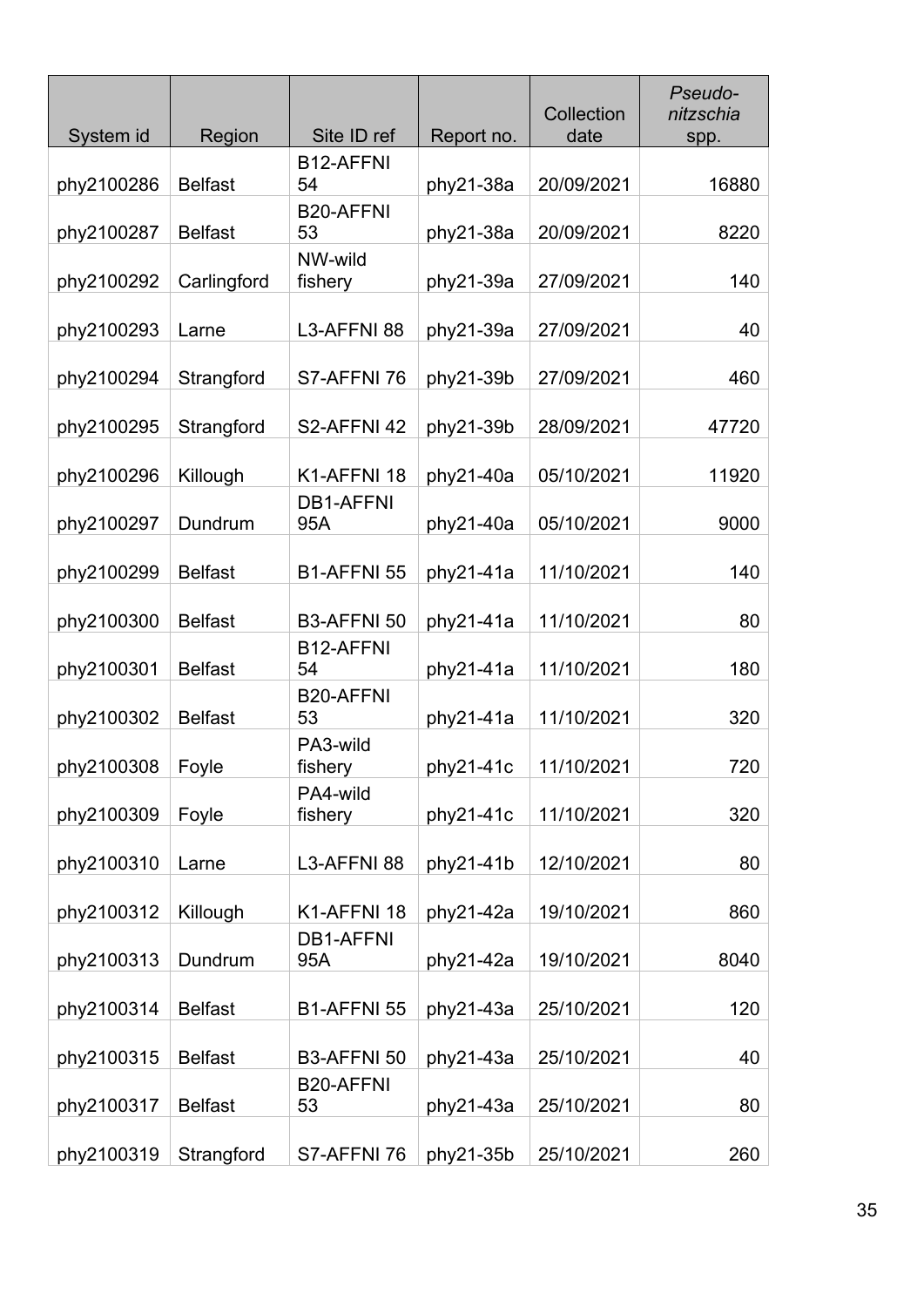| System id  | Region         | Site ID ref             | Report no. | Collection<br>date | Pseudo-<br>nitzschia<br>spp. |
|------------|----------------|-------------------------|------------|--------------------|------------------------------|
| phy2100320 | Strangford     | S2-AFFNI 42             | phy21-43b  | 26/10/2021         | 1360                         |
| phy2100324 | Carlingford    | C11-AFFNI<br>84         | phy21-43c  | 26/10/2021         | 80                           |
| phy2100325 | Carlingford    | NW-wild<br>fishery      | phy21-43c  | 26/10/2021         | 700                          |
| phy2100329 | Dundrum        | <b>DB1-AFFNI</b><br>95A | phy21-44a  | 02/11/2021         | 240                          |
| phy2100330 | <b>Belfast</b> | B1-AFFNI 55             | phy21-45a  | 08/11/2021         | 60                           |
| phy2100332 | <b>Belfast</b> | B12-AFFNI<br>54         | phy21-45a  | 08/11/2021         | 120                          |
| phy2100336 | Carlingford    | C9-AFFNI 39             | phy21-45b  | 08/11/2021         | 120                          |
| phy2100342 | Strangford     | S7-AFFNI 76             | phy21-45c  | 08/11/2021         | 40                           |
| phy2100356 | <b>Belfast</b> | B1-AFFNI 55             | phy21-47b  | 22/11/2021         | 40                           |
| phy2100357 | <b>Belfast</b> | B3-AFFNI 50             | phy21-47b  | 22/11/2021         | 280                          |
| phy2100358 | <b>Belfast</b> | B12-AFFNI<br>54         | phy21-47b  | 22/11/2021         | 40                           |
| phy2100359 | <b>Belfast</b> | <b>B20-AFFNI</b><br>53  | phy21-47b  | 22/11/2021         | 80                           |
| phy2100360 | Strangford     | S2-AFFNI 42             | phy21-47b  | 23/11/2021         | 120                          |
| phy2100362 | <b>Belfast</b> | B3-AFFNI 50             | phy21-48a  | 29/11/2021         | 80                           |
| phy2100363 | <b>Belfast</b> | B12-AFFNI<br>54         | phy21-48a  | 29/11/2021         | 140                          |
| phy2100371 | Killough       | K1-AFFNI 18             | phy21-49a  | 06/12/2021         | 40                           |
| phy2100374 | Strangford     | S7-AFFNI 76             | phy21-49a  | 06/12/2021         | 100                          |
| phy2100378 | <b>Belfast</b> | B3-AFFNI 50             | phy21-50a  | 13/12/2021         | 140                          |
| phy2100383 | Carlingford    | C9-AFFNI 39             | phy21-50a  | 13/12/2021         | 220                          |
| phy2100384 | Carlingford    | C11-AFFNI<br>84         | phy21-50b  | 13/12/2021         | 660                          |
| phy2100385 | Carlingford    | NW-wild<br>fishery      | phy21-50b  | 13/12/2021         | 80                           |